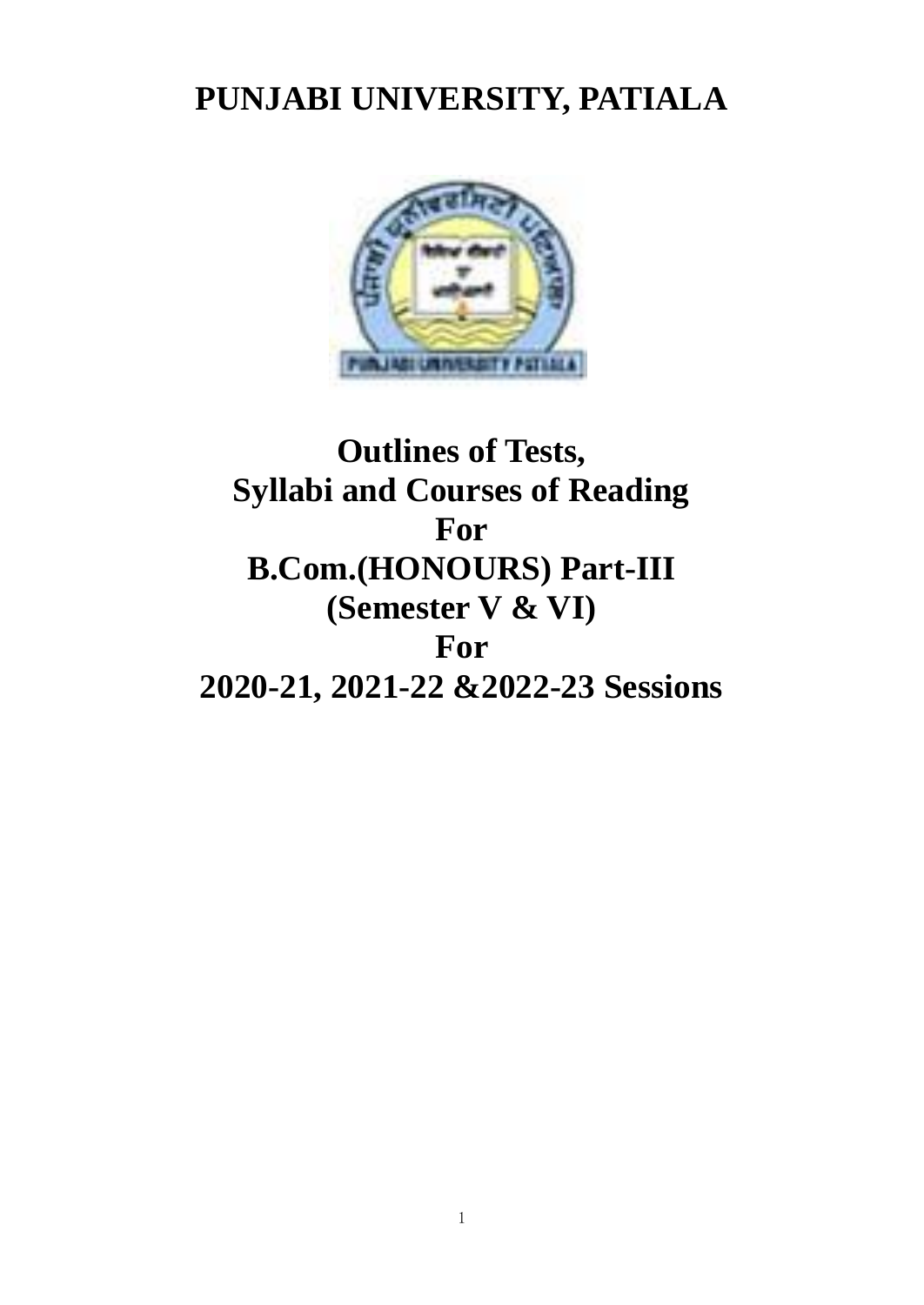# **SCHEME OF B.COM (HONOURS) THREE YEAR COURSE**

# **B.COM (HONOURS) PART 111 FOR 2017-18, 2018-19 & 2019-20 SESSION** SCHEME OF STUDY

## **SEMESTER-V**

|                | Paper                            | Marks |
|----------------|----------------------------------|-------|
| <b>BCH 501</b> | <b>MANAGEMENT ACCOUNTING-I</b>   | 100   |
| <b>BCH 502</b> | <b>COST ACCOUNTING -I</b>        | 100   |
| <b>BCH 503</b> | <b>INDIRECT TAXES</b>            | 100   |
| <b>BCH 504</b> | FUNDAMENTALS OF ENTREPRENEURSHIP | 100   |
|                | <b>BCH 505 E-COMMERCE</b>        | 100   |

# **ANY ONE Paper (From BC 506 - BC 509) of the following four streams (I to IV)**

**Stream-I:** Accounting BCH 506; Accounting Theory

**Stream-II : Marketing** BCH 507 Principles of Marketing

**Stream-III : Banking and Finance** BCH 508 : Money and Banking

**Stream-IV : International Business** BCH 509 : India's Foreign Trade

# **Note:**

**1.** A student opting a particular stream from the above four streams (I to IV) in Semester-V, will have to continue with the same stream in Semester-VI of the course.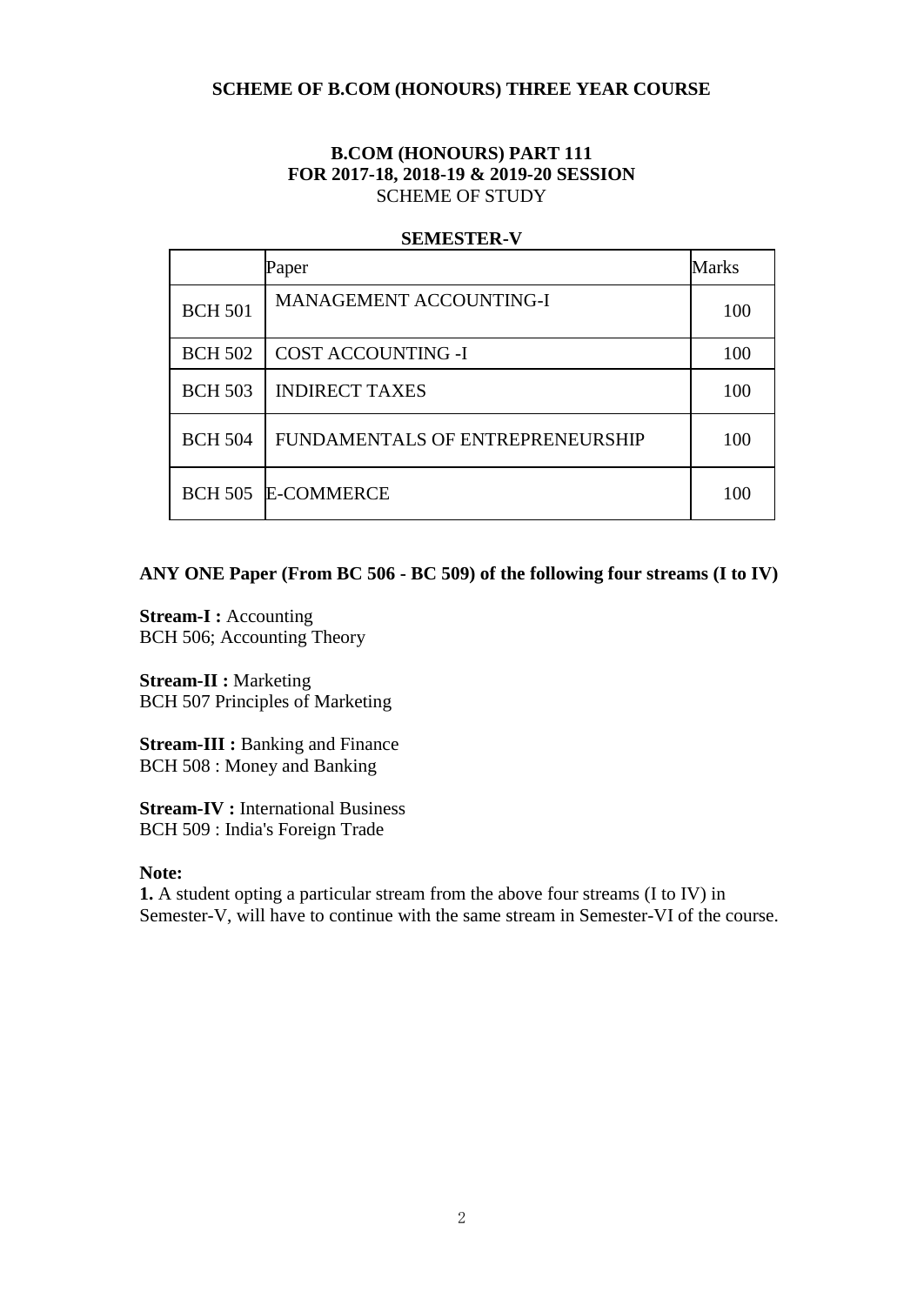# **B.COM (HONOURS) PART 111 FOR 2017-18, 2018-19 & 2019-20 SESSION** SCHEME OF STUDY

# **SEMESTER-V1**

|                | Paper                                                              | Marks |
|----------------|--------------------------------------------------------------------|-------|
| <b>BCH 601</b> | <b>MANAGEMENT ACCOUNTING-II</b>                                    | 100   |
| <b>BCH 602</b> | COST ACCOUNTING-II                                                 | 100   |
| <b>BCH 603</b> | FINANCIAL MANAGEMENT                                               | 100   |
| <b>BCH 604</b> | CORPORATE GOVERNANCE & SOCIAL<br><b>RESPONSIBILITY OF BUSINESS</b> | 100   |
| <b>BCH 605</b> | PRODUCTION & OPERATIONS MANAGEMENT                                 | 100   |

**One Paper(from BCH 606 -BCH 609) from the same Stream which was opted by the candidate in Semester V**

**ANY ONE Paper (From BCH 606 - BCH 609) of the following four streams (I to IV)**

**Stream-I:** Accounting BCH 606: Accounting Standards and Financial Reporting

**Stream-II : Marketing** BCH 607 Advertisement & Brand Management

**Stream-III : Banking and Finance** BCH 608 : Financial Institutions and Markets

**Stream-IV : International Business** BCH 609 : International Business Environment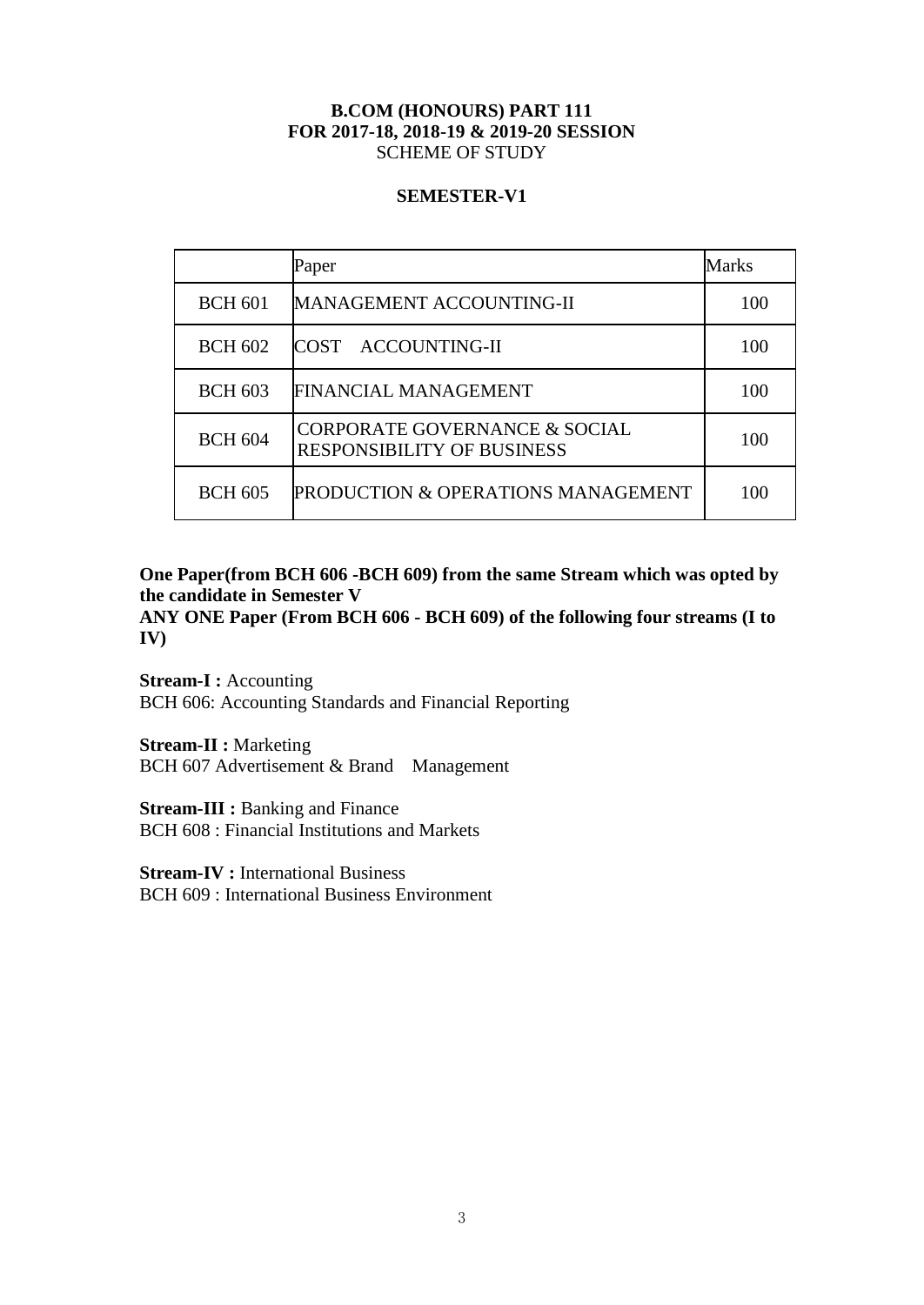## **FIFTH SEMESTER**

## **BCH-501**

# **MANAGEMENT ACCOUNTING-I**

Time Allowed: 3 Hrs. Max. Marks: 100 Period per week : 6 External Assessment: 70 Pass percentage : 35% Internal Assessment: 30 **Note : Simple Calculator(not scientific) is allowed**

**Instructions for Paper-Setters/Examiners**

The question paper covering the entire course shall be divided into three sections as follows:

# **SECTION-A**

It will consist of essay type and numerical questions. Four questions, two theory and two numerical, shall be set by the examiner from Unit-I of the syllabus and the candidate shall be required to attempt two. Each question shall carry 10 marks; total weight of the section shall be 20 marks.

#### **SECTION-B**

It will consist of essay type and numerical questions. Four questions, two theory and two numerical, shall be set by the examiner from Unit-II of the syllabus and the candidate shall be required to attempt two. Each question shall carry 10 marks; total weight of the section shall be 20 marks.

#### **SECTION-C**

It will consist of 12 very short answer questions from entire syllabus. Students are required to attempt 10 questions up to five lines in length. Each question shall carry 3 marks; total weight of the section shall be 30 marks

#### **Unit-I**

Management Accounting: Meaning, Nature, Scope and Functions of Management Accounting; Changing role of Management Accountant: Meaning and Types of Financial Statements, Limitations of Financial Statements; Objectives and Methods of Financial Statements Analysis: Funds Flow Statement, Cash Flow Statement as per Indian Accounting Standard 3.

#### **Unit-II**

Comparative Statements, Common Size Statements and Trend Analysis. Ratio Analysis; Classification of Ratios: Profitability Ratios, Turnover Ratios, Liquidity Ratios, Solvency Ratios; Advantage of Ratio Analysis; Limitations of Accounting Ratios, Information System and Reporting to Management.

- 1. Khan & Jain, Management Accounting, Tata McGraw Hill, New Delhi.
- 2. Ravi Kishore, Advanced Management Accounting, Taxmann Publications.
- 3. Vashist & Saxena , Advanced Cost and Management Accounting, Sultan Chand & Sons.
- 4. Jain. S. P & Narang Cost and Management Accounting.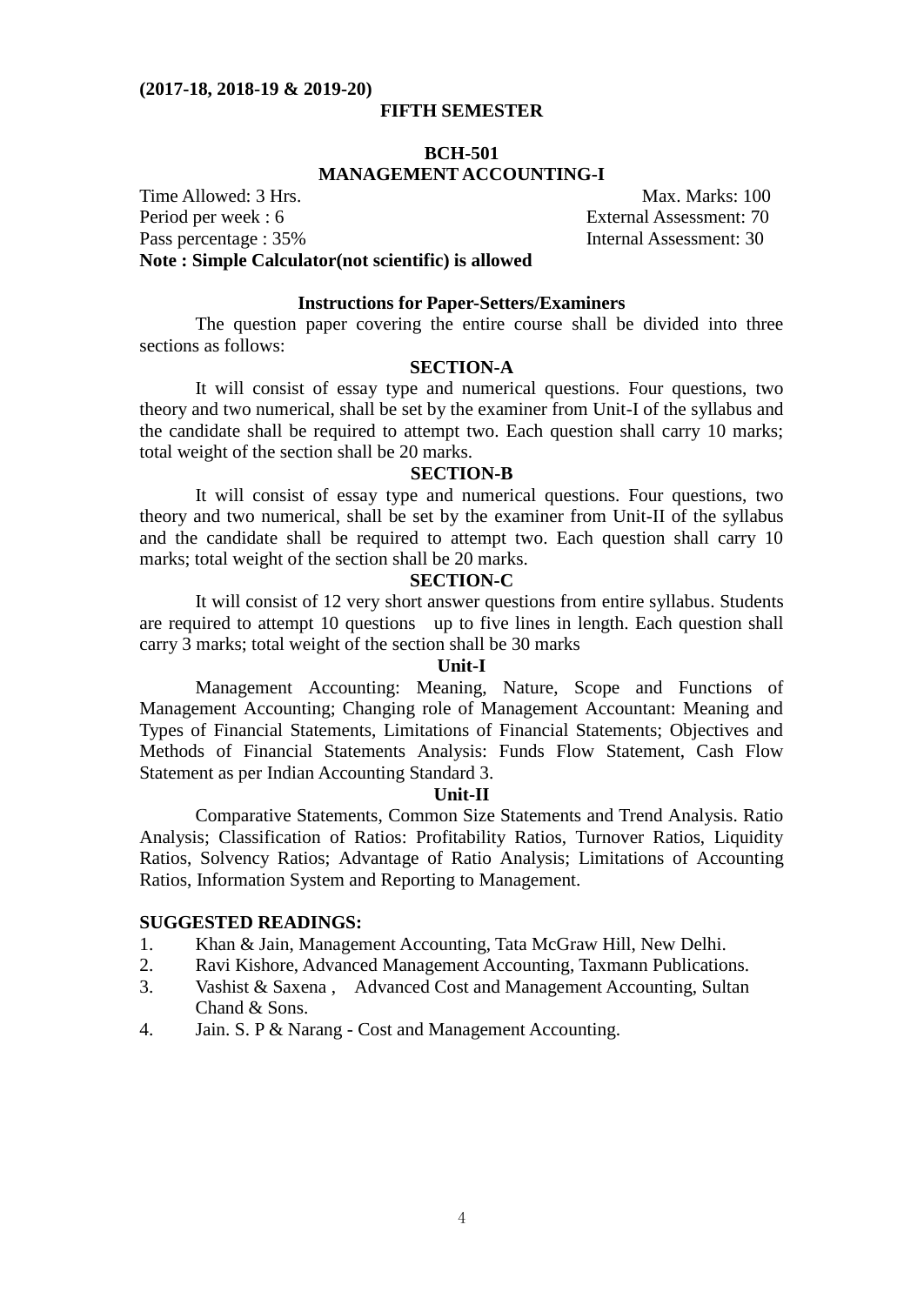# **BCH 502: COST ACCOUNTING-I**

Time Allowed: 3 Hrs. Max. Marks: 100

Period per week : 6 External Assessment: 70 Pass percentage : 35% Internal Assessment: 30

# **Note : Simple Calculator(not scientific) is allowed**

## **INSTRUCTIONS FOR THE PAPER SETTER/ EXAMINERS**

The question paper covering the entire course shall be divided into three sections as follows.

# **SECTION-A**

It will consist of essay type and numerical questions. Four questions, two theory and two numerical, shall be set by the examiner from Unit-I of the syllabus and the candidate shall be required to attempt two. Each question shall carry 10 marks; total weight of the section shall be 20 marks.

#### **SECTION-B**

It will consist of essay type and numerical questions. Four questions, two theory and two numerical, shall be set by the examiner from Unit-II of the syllabus and the candidate shall be required to attempt two. Each question shall carry 10 marks; total weight of the section shall be 20 marks.

#### **SECTION-C**

It will consist of 12 very short answer questions from entire syllabus. Students are required to attempt 10 questions up to five lines in length. Each question shall carry 3 marks; total weight of the section shall be 30 marks

#### **UNIT – I**

 Cost Accounting : Meaning, objectives, importance, advantages and limitations of cost accounting; Difference between cost accounting and financial accounting, Cost concepts and classifications, Various Elements of cost, Installation of a costing system, Role of a cost accountant in an organisation, Requirements of a good Cost Accounting System, Preparation of cost sheet.

Accounting for Material: Concept, Types: Direct and Indirect; objectives and procurement procedure, Store Procedure, Stores Accounting and control. Receipt's and Issues of materials, Different methods of pricing of Issues of Materials: FIFO, LIFO, HIFO, NIFO, simple average, weighted average method, replacement cost method, standard method, base stock method; Treatment of Material Losses; fixation of various stock levels and economic ordering quantity, techniques of Material Control.

#### **UNIT- II**

 Accounting for Labour: Accounting and Control of labour cost, Time keeping and time booking, Concept and treatment of idle time, over time, labour turnover and fringe benefits. Methods of wage payment and the Incentive schemes-Halsey, Rowan, Taylor's Differential piece wage.

 Accounting for Overheads: Definition, Classification of Overheads; various types of overheads; Allocation and Apportionment of overheads; Absorption of overheads; Determination of overhead rates; Under and over absorption and its treatment; Treatment of special items of overheads like interest, depreciation, packing expenses, carriage expenses, machinery erection, tools, R&D, advertisement, bad debts etc .

- 1. Arora M.N.,Cost Accounting, Vikas Publications.
- 2. Jain S.P & Narang K.L., Advanced Cost Accounting.
- 3. Khan M.Y & Jain P.K., Cost Accounting.Tata Mc Graw Hill.
- 4. Ravi M. Kishore, Cost Management, Taxmann Publications.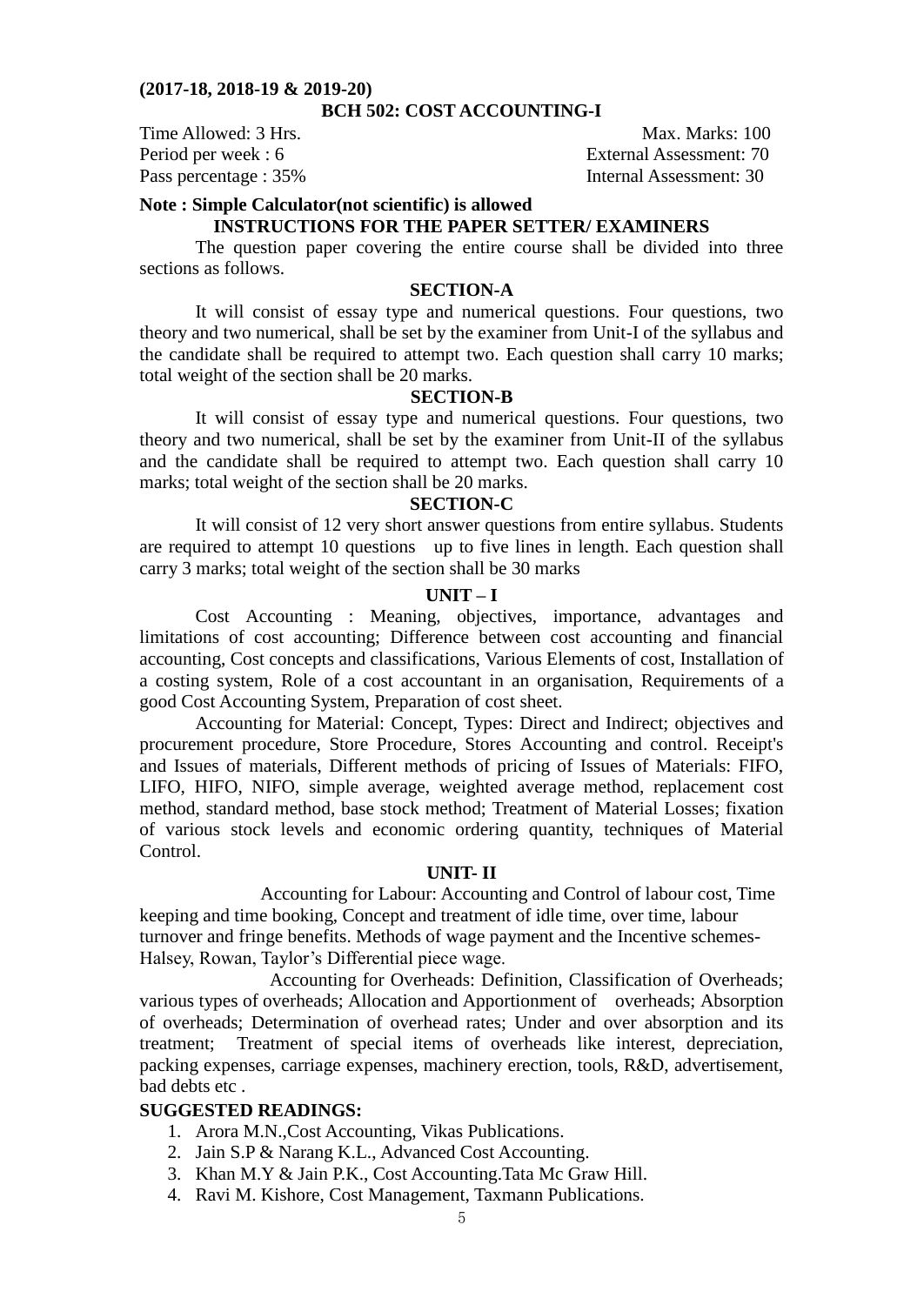# **BCH 503: INDIRECT TAXES**

Time Allowed: 3 Hrs. Max. Marks: 100

Period per week : 6 External Assessment: 70 Pass percentage : 35% Internal Assessment: 30

**Note : Simple Calculator(not scientific) is allowed**

# **INSTRUCTIONS FOR THE PAPER SETTER/ EXAMINERS**

The question paper covering the entire course shall be divided into three sections as follows.

## **SECTION-A**

It will consist of essay type and numerical questions. Four questions shall be set by the examiner from Unit-I of the syllabus and the candidate shall be required to attempt two. Each question shall carry 10 marks; total weight of the section shall be 20 marks.

## **SECTION-B**

It will consist of essay type and numerical questions. Four questions shall be set by the examiner from Unit-II of the syllabus and the candidate shall be required to attempt two. Each question shall carry 10 marks; total weight of the section shall be 20 marks.

#### **SECTION-C**

It will consist of 12 very short answer questions from entire syllabus. Students are required to attempt 10 questions up to five lines in length. Each question shall carry 3 marks; total weight of the section shall be 30 marks

## **UNIT – I**

Goods and Services Tax: Meaning, Nature & Scope; Taxes of Centre and State subsumed under GST, Comprehensive structure of GST Model: Austrialian Model, Canadian Model, Kelkar Shah Model ; Benefits and Limitations of GST. Registration, Procedure, Amendments and Cancellation. Time and Value of Supply. Levy & collection of GST; GST Council & Administrative authorities.

#### **UNIT- II**

Input tax credit, Tax invoices Debit & Credit Notes; Accounts and records, Return and Payments of tax, Inspection, search and seizure, offences & penalties, Appeal & Revision under GST.

Customs Act: Basic Concept, Types of Custom Duties, valuation of goods, Procedure for import & export, Exemptions from Custom Duty.

## **Suggested Readings:**

- 1. Ravi Puliani and Mahesh Puliani: Goods and Services Tax Manual, Bharat Publications.
- 2. Sanjiv Agarwal : Goods and Services Tax, Bloomsbury Publications.
- 3. Rakesh Garg and Sandeep Garg: Handbook of GST in India Bloomsbury India Publication
- 4. Nitya Tax Associates: Basics of GST, Taxmann's Publication.
- 5. Taxmanns's GST Manual.
- 6. Indirect Tax : Taxmann Publications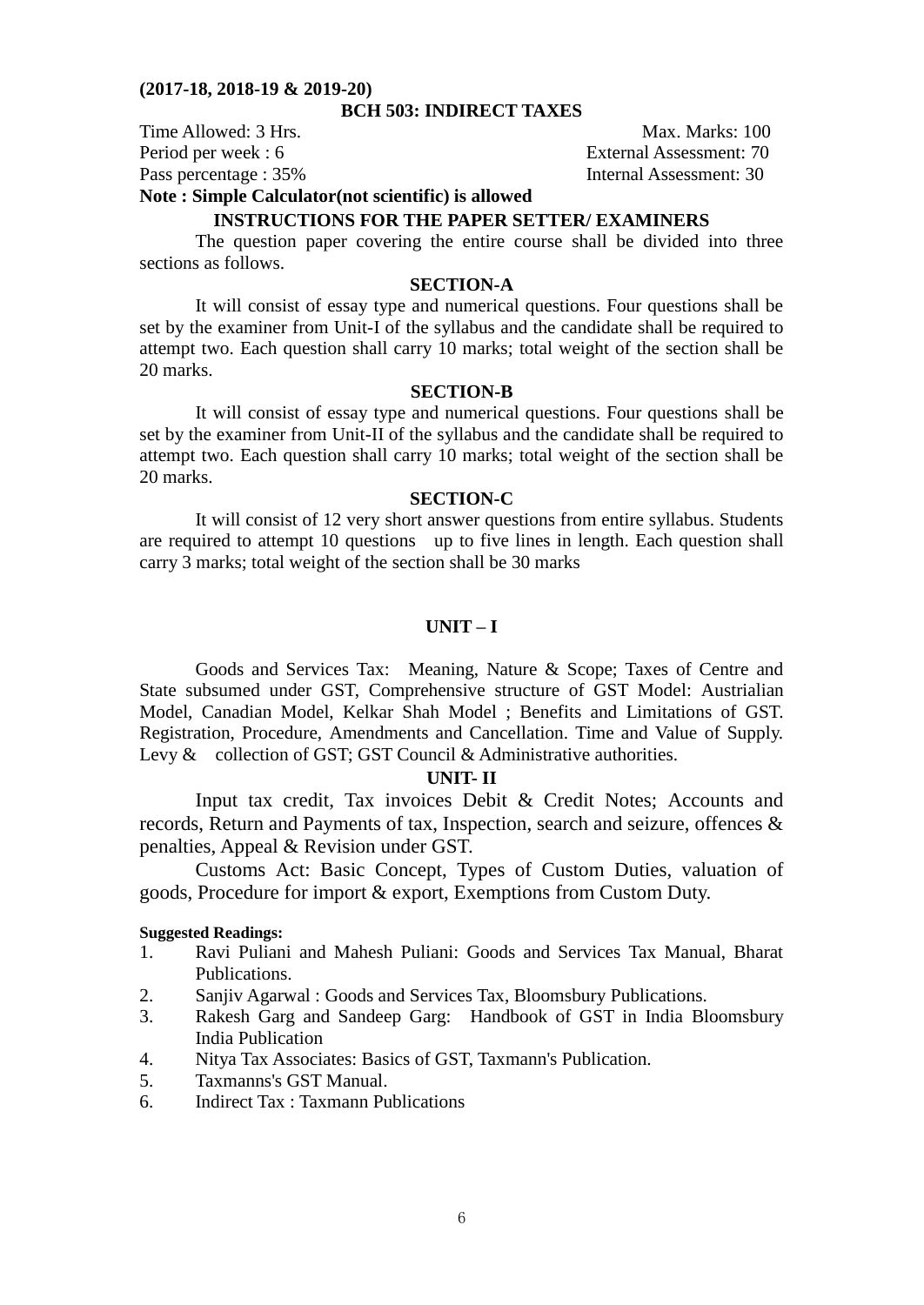## **(2017-18, 2018-19 & 2019-20) BCH 504: FUNDAMENTALS OF ENTREPRENUERSHIP**

Time Allowed: 3 Hrs. Max. Marks: 100 Period per week : 6 External Assessment: 70 Pass percentage : 35% Internal Assessment: 30

# **INSTRUCTIONS FOR THE PAPER SETTER/ EXAMINERS**

The question paper covering the entire course shall be divided into three sections as follows.

# **SECTION-A**

It will consist of essay type questions. Four questions shall be set by the examiner from Unit-I of the syllabus and the candidate shall be required to attempt two. Each question shall carry 10 marks; total weight of the section shall be 20 marks.

## **SECTION-B**

It will consist of essay type questions. Four questions shall be set by the examiner from Unit-II of the syllabus and the candidate shall be required to attempt two. Each question shall carry 10 marks; total weight of the section shall be 20 marks.

## **SECTION-C**

It will consist of 12 very short answer questions from entire syllabus. Students are required to attempt 10 questions up to five lines in length. Each question shall carry 3 marks; total weight of the section shall be 30 marks

## **UNIT I**

Introduction: Meaning, scope, need and significance; role and functions of entrepreneur in economic development; economic, social and psychological need for entrepreneurship; characteristics, qualities and pre-requisites of entrepreneur; Emergence of Entrepreneurial Class; Theories of Entrepreneurship. Dimensions of entrepreneurship: intrapreneurship, technopreneurship, cultural entrepreneurship, international entrepreneurship, netpreneurship, ecopreneurship, and social entrepreneurship.

Govt. support and incentives to new enterprise; role of govt. and promotional agencies and institutes in entrepreneurship development; Entrepreneurship Development Programmes: role, relevance and achievements; Role of government in organizing EDPs.

## **UNIT-II**

Entrepreneurship and Micro, Small and Medium Enterprises: Concept of business groups and role of business houses and family business in India. Promotion of a Venture: Opportunities analysis; External environment analysis, Economic, Social and Technological; Competitive Factors: Legal requirements for establishment of a new unit.

Entrepreneurial Sustainability: Requirements, availability and access to finance, marketing assistance, technology, and industrial accommodation. Role of industries/entrepreneur's associations and self-help groups. The concept, role and functions of business incubators, angel investors, venture capital and private equity funds in promoting entrepreneurship .

Note: To Provide Practical exposure to the students, colleges are advised to arrange lectures from successful entrepreneurs from industry

- 1. Desai, Vasant., Dynamics of Entrepreneurial Development and Management, Himalaya Publishing House.
- 2. Ramachandran K., Entrepreneurship Development, Tata McGraw-Hill
- 3. Kumar, A. et al., Entrepreneurial Development, New Age International Publisher.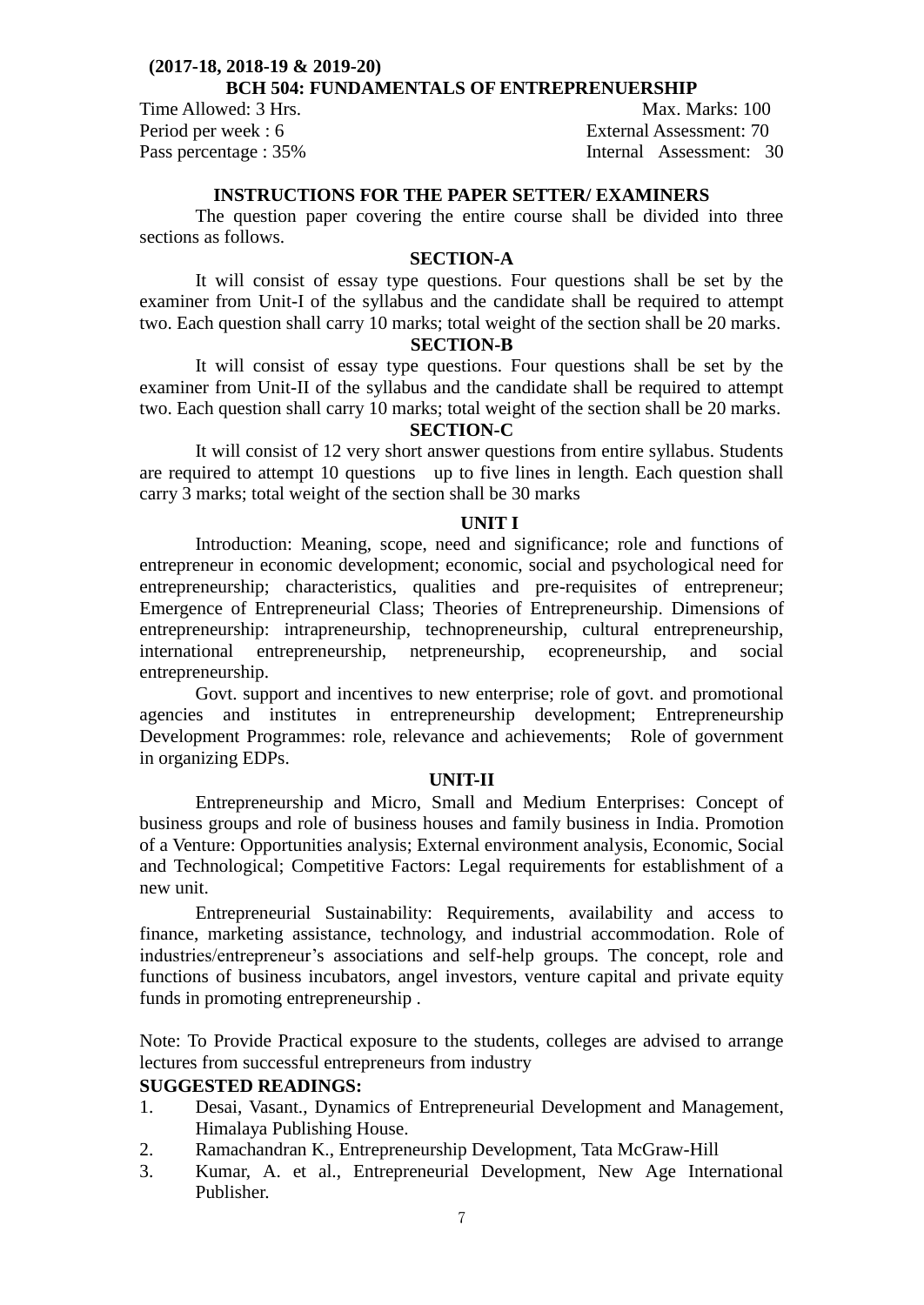#### **BCH 505: E-COMMERCE**

Time allowed Time Allowed: 3 Hrs. Max. Marks: 100 Period per week : 6 External Assessment: 70 Pass percentage : 35% Internal Assessment: 30

## **INSTRUCTIONS FOR THE PAPER SETTER/ EXAMINERS**

The question paper covering the entire course shall be divided into three sections as follows.

## **SECTION-A**

It will consist of essay type questions. Four questions shall be set by the examiner from Unit-I of the syllabus and the candidate shall be required to attempt two. Each question shall carry 10 marks; total weight of the section shall be 20 marks.

## **SECTION-B**

It will consist of essay type questions. Four questions shall be set by the examiner from Unit-II of the syllabus and the candidate shall be required to attempt two. Each question shall carry 10 marks; total weight of the section shall be 20 marks.

#### **SECTION-C**

It will consist of 12 very short answer questions from entire syllabus. Students are required to attempt 10 questions up to five lines in length. Each question shall carry 3 marks; total weight of the section shall be 30 marks

#### **UNIT – I**

Internet and Commerce: Business Operations; E-Commerce Practices vs. Traditional Business Practices; Concepts b2b, b2c, c2c, b2g, g2h, g2c; Benefits of E-Commerce to Organization, Consumers and Society. Limitation of E-Commerce. Management Issues Relating to E-Commerce. Operations of E-commerce: Credit Card Transaction; Applications in B2C: consumers Shopping Procedure on the Internet; Impact on Disintermediation and re-intermediation; Global Market; Strategy of Traditional Department Stores; Products in b2c Model; Success Factors of E-Brokers; Broker-based Services Online; Online Travel Tourism Services; Benefits and Impact of E-Commerce on Travel Industry; Real Estate Market; Online Stock Trading and its Benefits.

#### **Unit-II**

Applications in b2b: Applications of b2b; Key technologies for b2b; Architectural Models of b2b; Characteristics of the Supplier-Oriented market Place, Buyer-Oriented market Place and Intermediary-Oriented Market Place; Benefits of b2b on Procurement Reengineering; Just in Time Delivery in b2b; in b2c; Internet-based EDI from Traditional EDI Integrating Ec with Back-end Information Systems; Marketing Issues in b2b.Applications in Governance : EDI in Governance; E-governance; E-governance Applications of the Internet; Concept of Governance to Business, Business-to-government and Citizen to Governance; E-governance Models; Private Sector Interface in E-governance.

- 1. Agarwala, Kamlesh N., Amit Lal and Deeksha Agarwala, Business on the Net: An Introduction to the Whats and Hows of E -Commerce, Macmillan India Ltd.
- 2. Bajaj, Deobyani Nag, E-Commerce, Tata McGraw Hill Company, New Delhi.
- 3. Turban, Efraim, and David King, Electronic Commerce: A Managerial Perspective, Pearson Education Asia, Delhi.
- 4. Kalakota, Ravi, Frontiers of Electronic Commerce.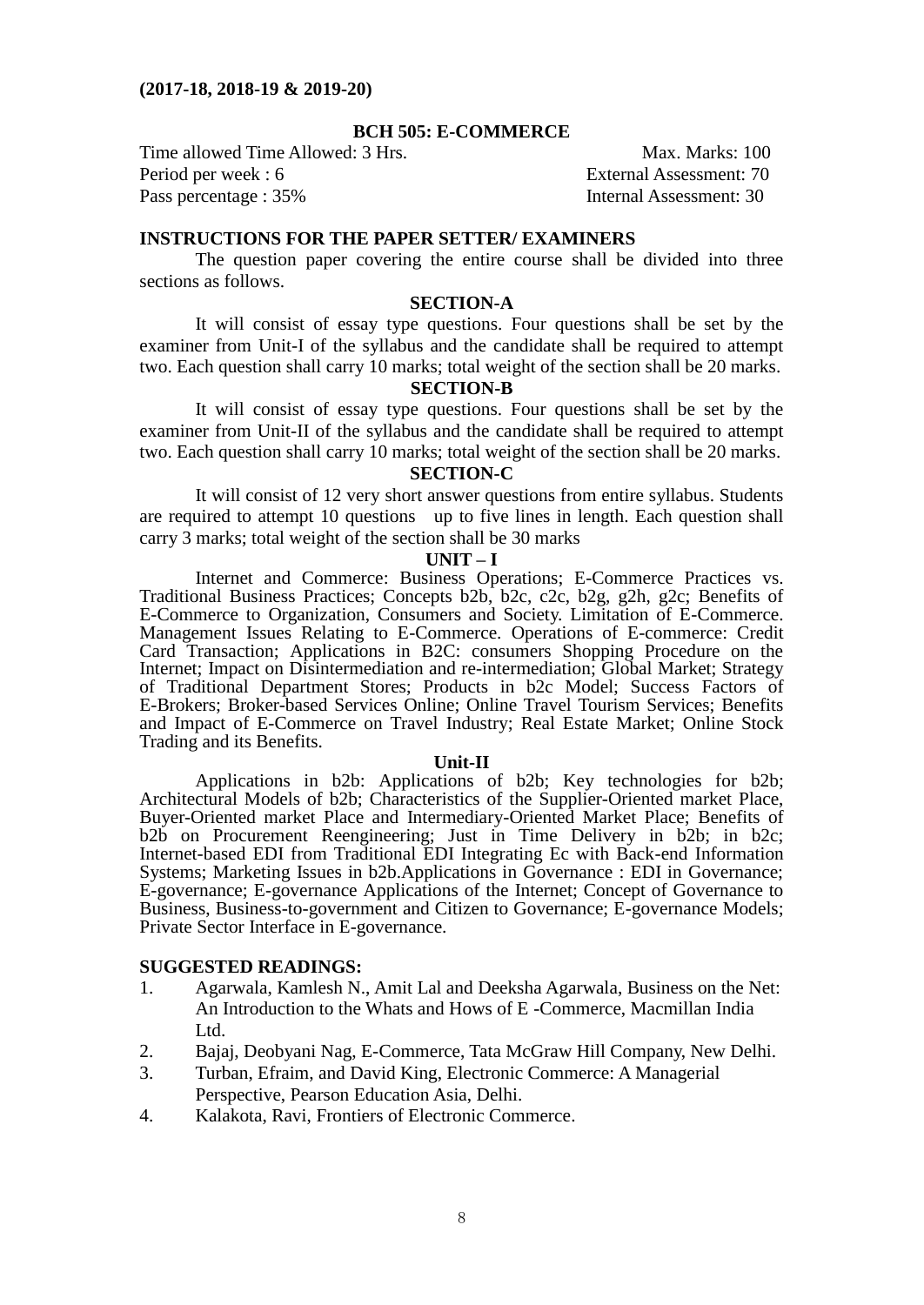# **(2017-18, 2018-19 & 2019-20) STREAM-I : ACCOUNTING BCH 506: ACCOUNTING THEORY**

Time allowed Time Allowed: 3 Hrs. Max. Marks: 100 Period per week : 6 External Assessment: 70 Pass percentage : 35% Internal Assessment: 30

#### **Note : Simple Calculator(not scientific) is allowed**

# **INSTRUCTIONS FOR THE PAPER SETTER/ EXAMINERS**

The question paper covering the entire course shall be divided into three sections as follows.

## **SECTION-A**

It will consist of essay type and numerical questions. Four questions shall be set by the examiner from Unit-I of the syllabus and the candidate shall be required to attempt two. Each question shall carry 10 marks; total weight of the section shall be 20 marks.

# **SECTION-B**

It will consist of essay type and numerical questions. Four questions shall be set by the examiner from Unit-II of the syllabus and the candidate shall be required to attempt two. Each question shall carry 10 marks; total weight of the section shall be 20 marks.

# **SECTION-C**

It will consist of 12 very short answer questions from entire syllabus. Students are required to attempt 10 questions up to five lines in length. Each question shall carry 3 marks; total weight of the section shall be 30 marks

## **UNIT-I**

Theoretical framework of Accounting: Accounting and its changing role, nature, classifications and foundations of accounting theory. Approaches of accounting theory: traditional and new approaches. Accounting Thoughts: Evolution and development of Basic accounting equation, accounting principles and accounting standards.

Income concepts for financial reporting: capital and income, concept of Income, concept of capital maintenance, measurement of net assets, earnings and comprehensive income, measurement of income.

## **UNIT-II**

Concept and Measurement of revenues, expenses and gains/losses of business enterprises. Contemporary issues in Accounting: Accounting for effects of changing prices, problems created by price changes in historical cost accounts; general specific and relative price changes; Replacement cost accounting and general purchasing power accounting. Human Resources Accounting: Concept and Significance, Methods of HR Accounting; Historical cost approach and replacement cost approach. Concept of Corporate social performance; uses and scope of social accounting. Introduction to environment accounting.

- 1. Porwal, L.S., Accounitng Theory, Tata Mc. Graw Hill Publications
- 2. Lal, Jawahar, Accounting Theory & Practice, Himalaya Publishing House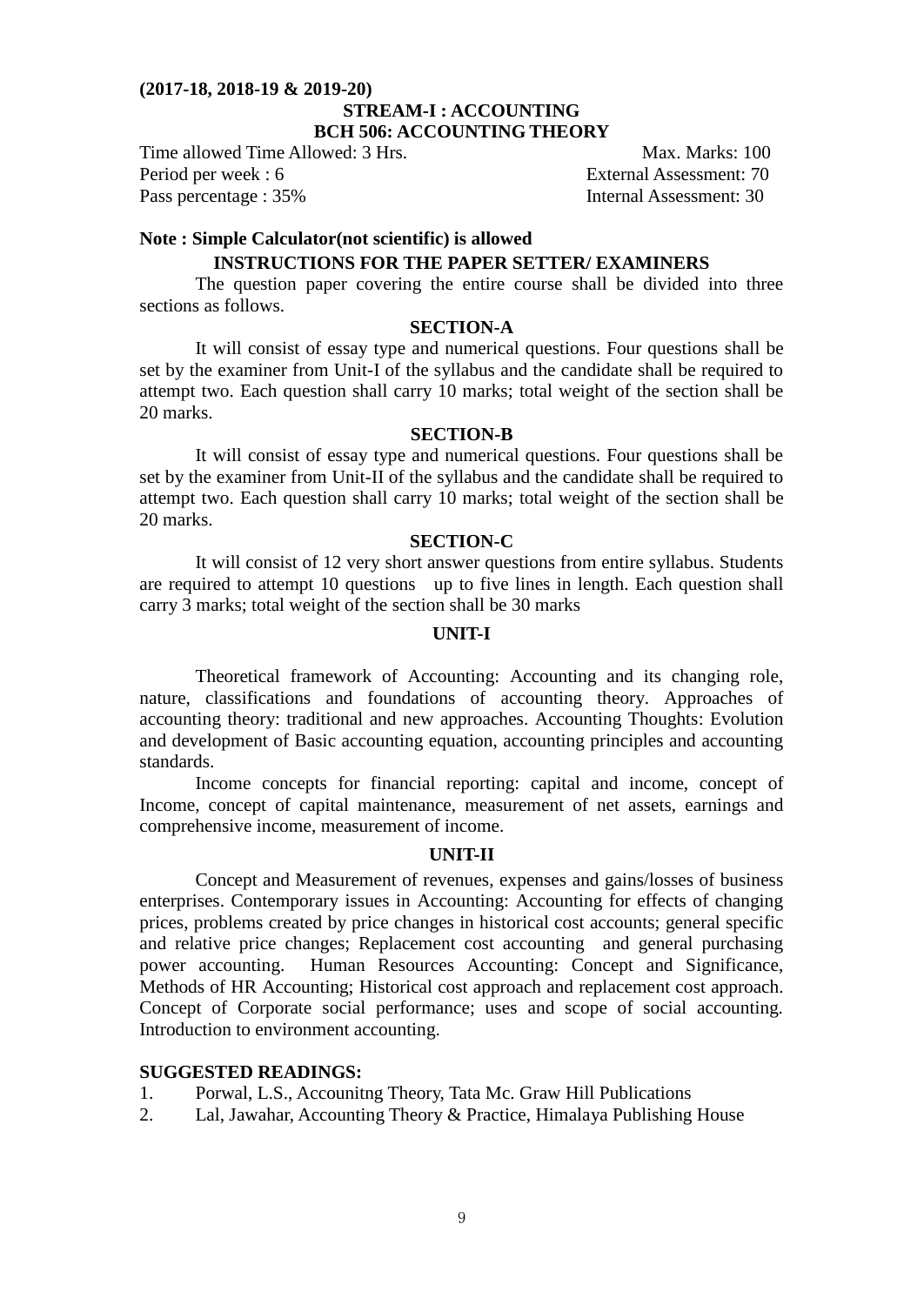#### **(2017-18, 2018-19 & 2019-20) STREAM-II : MARKETING**

## **BCH 507: PRINCIPLES OF MARKETING**

Time allowed Time Allowed: 3 Hrs. Max. Marks: 100 Period per week : 6 External Assessment: 70 Pass percentage : 35% Internal Assessment: 30

## **Instructions for Paper-Setters/Examiners**

The question paper covering the entire course shall be divided into three sections as follows:

# **SECTION-A**

It will consist of essay type questions. Four questions shall be set by the examiner from Unit-I of the syllabus and the candidate shall be required to attempt two. Each question shall carry 10 marks; total weight of the section shall be 20 marks.

# **SECTION-B**

It will consist of essay type questions. Four questions shall be set by the examiner from Unit-II of the syllabus and the candidate shall be required to attempt two. Each question shall carry 10 marks; total weight of the section shall be 20 marks.

# **SECTION-C**

It will consist of 12 very short answer questions from entire syllabus. Students are required to attempt 10 questions up to five lines in length. Each question shall carry 3 marks; total weight of the section shall be 30 marks

## **UNIT - I**

Introduction : Nature and scope of marketing; Importance of marketing; Marketing concepts-traditional and modern; Selling vs. marketing; Marketing mix; Marketing environment: Demographic, economic, political, legal, socio cultural, technological environment in Indian context.

Consumer Behaviour and Market Segmentation; Nature, Scope, and significance of consumer behaviour; Market segmentation-Concept and importance; Basis for market segmentation.

Product : Concept of product, Product planning and development; Packaging; Brand name and trade mark; After-sales service; Product life cycle concept.

## **UNIT – II**

 Price: Importance of price in the marketing mix; Factors affecting price of a product/service; Discounts and rebates.

 Distributions channels: concept, types and role; Factors affecting choice of Distribution Channel; Retailer and wholesaler, Physical distribution of goods; Transportation and Warehousing.

Promotion : Method of Promotion; Optimum Promotion Mix; Advertising Media: Their relative merits and limitations; Characteristics of an effective advertisement; Personal selling; Selling as a Career; Functions of salesman. **SUGGESTED READINGS:** 

# 1. S.A.Sherlekar S.A, Marketing Management, Himalaya Publishing House, Mumbai.

- 2. Kotler Philip, Marketing Management, Prentice Hall of India Ltd, New Delhi.
- 3. Marchannd & B.Vardharajan: An introduction to Marketing, Vikas Publishing House.
- 4. Gandhi J.C., Principles of Marketing, Tata Mc Graw Hill.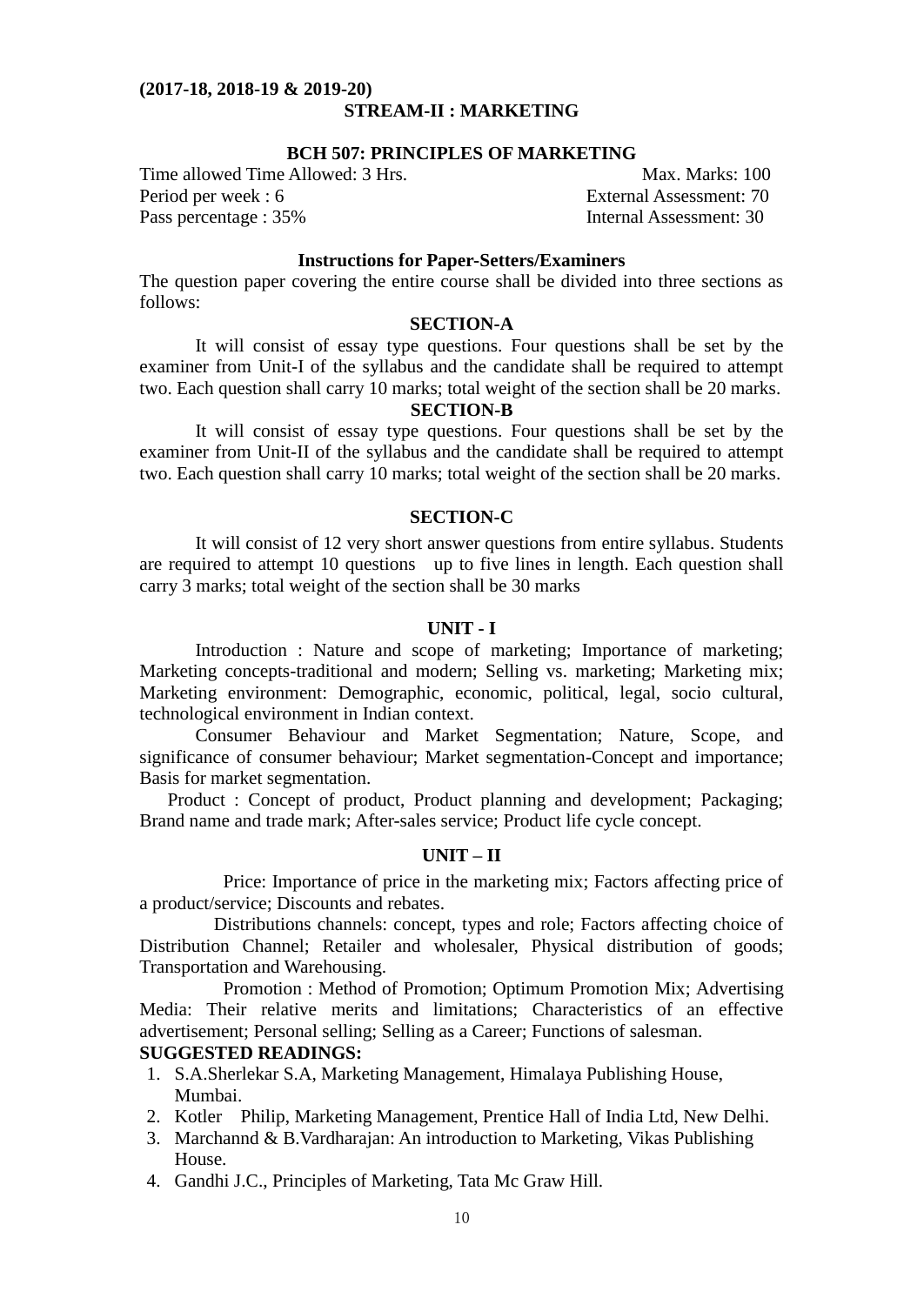## **(2017-18, 2018-19 & 2019-20) STREAM-III : BANKING AND FINANCE**

## **BCH 508: MONEY AND BANKING**

Time allowed Time Allowed: 3 Hrs. Max. Marks: 100 Period per week : 6 External Assessment: 70 Pass percentage : 35% Internal Assessment: 30

## **INSTRUCTIONS FOR THE PAPER SETTER/ EXAMINERS**

The question paper covering the entire course shall be divided into three sections as follows.

## **SECTION-A**

It will consist of essay type questions. Four questions shall be set by the examiner from Unit-I of the syllabus and the candidate shall be required to attempt two. Each question shall carry 10 marks; total weight of the section shall be 20 marks.

# **SECTION-B**

It will consist of essay type questions. Four questions, shall be set by the examiner from Unit-II of the syllabus and the candidate shall be required to attempt two. Each question shall carry 10 marks; total weight of the section shall be 20 marks.

# **SECTION-C**

It will consist of 12 very short answer questions from entire syllabus. Students are required to attempt 10 questions up to five lines in length. Each question shall carry 3 marks; total weight of the section shall be 30 marks

#### **UNIT – I**

Money: Meaning, features, functions and kinds of money; Monetary Standards: Metallic and paper standards, system of note issues in India. Supply of money: mechanics of money supply, Measures of money supply in India. Demand for Money: Factors determining demand for money; Fisher, Cambridge, Keynesian and Freidman theories of money. Money and Credit; Credit creation; Money Multiplier; Rate of Interest: Meaning and its determination, Factors affecting the level and structure of Interest Rates. An overview of interest rate structure in India.

#### **UNIT – II**

Banking: Introduction, Types and functions of banks, Banking system: Branch Banking, unit banking, chain banking, group banking and mixed banking;safety-liquidity-profitability trade off; Central Banking: Functions and techniques of credit control. Monetary policy: Objectives, and its tools; Reserve Bank of India: Role and Functions.

Commercial Banking in India: structure and functioning; Banking Sector Reforms and Latest Developments in Banking Sector in India. Innovations in Banking: Internet Banking, E-Banking, Mobile banking, Wholesale and Retail Banking, Universal and Narrow Banking, Off-shore Banking.

- 1. Vaish, M. C. Money, Banking and International Trade, New Age, International Pvt. Ltd.
- 2. Hajela, T. N. Money, Banking and International Trade, Ane Books Pvt. Ltd.
- 3. Seth, M. L. Money, Banking and International Trade.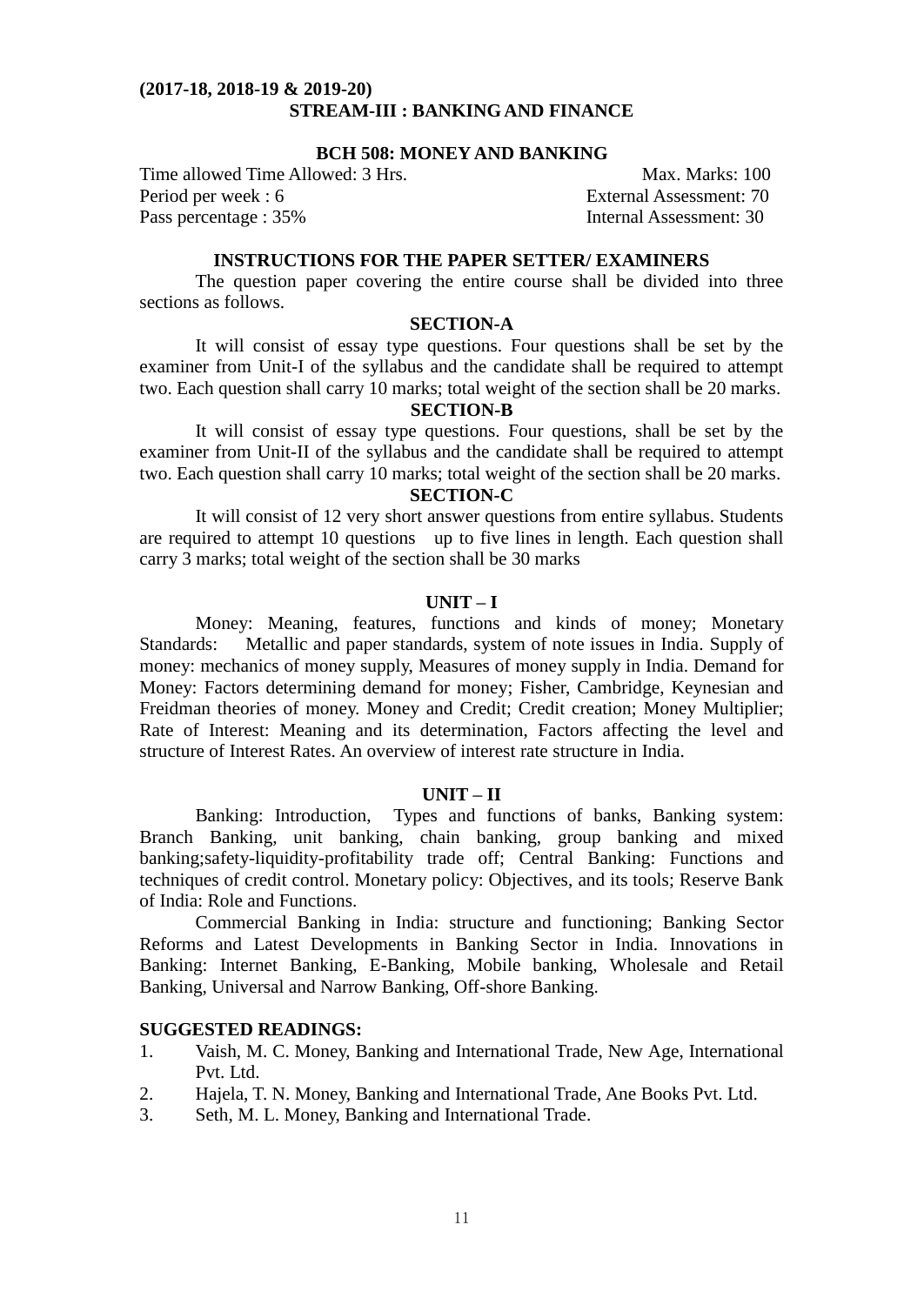# **(2017-18, 2018-19 & 2019-20) STREAM-IV : INTERNATIONAL BUSINESS BCH 509: INDIA'S FOREIGN TRADE**

Time allowed Time Allowed: 3 Hrs. Max. Marks: 100

Pass percentage : 35% Internal Assessment: 30

Period per week : 6 External Assessment: 70

# **INSTRUCTIONS FOR THE PAPER SETTER/ EXAMINERS**

The question paper covering the entire course shall be divided into three sections as follows.

# **SECTION-A**

It will consist of essay type questions. Four questions shall be set by the examiner from Unit-I of the syllabus and the candidate shall be required to attempt two. Each question shall carry 10 marks; total weight of the section shall be 20 marks.

# **SECTION-B**

It will consist of essay type questions. Four questions, shall be set by the examiner from Unit-II of the syllabus and the candidate shall be required to attempt two. Each question shall carry 10 marks; total weight of the section shall be 20 marks.

## **SECTION-C**

It will consist of 12 very short answer questions from entire syllabus. Students are required to attempt 10 questions up to five lines in length. Each question shall carry 3 marks; total weight of the section shall be 30 marks

## **UNIT – I**

Foreign Trade: Concept and components of Foreign Trade, Need, Importance, Advantages & disadvantages of foreign Trade; India's Balance of Trade and Balance of Payments: Causes of disequilibrium and measures to correct disequilibrium in Balance of Payment; Terms of Trade.

Recent trends in India's Foreign Trade: Major Items of Exports- Composition and Direction. Major Items of Imports-Composition and Direction. Global Recession and India's Foreign Trade. Foreign Trade Policy (2015-2020) with special reference to "Merchandise Exports from India Scheme (MEIS)" and "Services Exports from India Scheme (SEIS)".

## **UNIT -II**

Financing of foreign trade: Sources of trade finance- Banks, factoring, forfaiting, Banker's Acceptance and Corporate Guarantee. Forms of payment in Foreign Trade-Cash in advance, Letter of Credit, Documentary Collection, Open Account, consignment sales, and documents against acceptance (D/A), documents against payment (D/P), letter of credit; Pre shipment and Post shipment credit: meaning, procedure, rates and documents needed.

Role of National Level Financing Institutions: EXIM Bank, ECGC and other institutions in financing of foreign trade. Foreign Trade Promotion Measures and Organizations in India: Special economic zones (SEZs) and export oriented units (EOUs), Export Promotion Council (EPCs). Important Provisions relating to Foreign Trade Development & Regulation Act, 1992.

- 1. Chaudari, B.K. and Agarwal, O.P., "Foreign Trade and foreign exchange", Himalaya Publication.
- 2. Verghese S.K., Foreign Exchange & Financing of Foreign Trade, New Delhi, Vikas Publications.
- 3. Agarwal O.P., Chaudhri B.K., Foreign Trade and Foriegn Exchange, Himalaya Publishing House.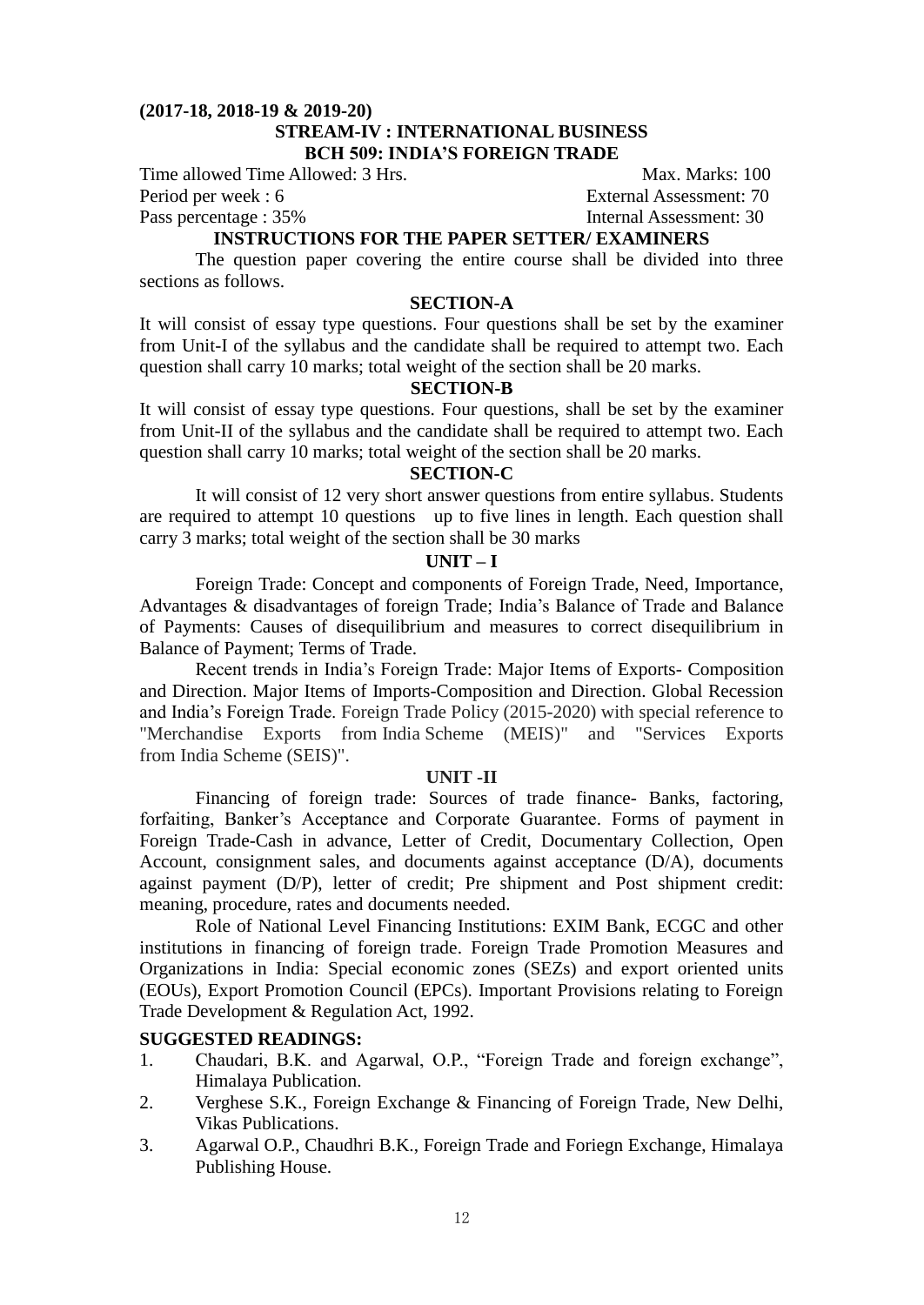## **BCH 601: MANAGEMENT ACCOUNTING-II**

Time Allowed: 3 Hrs. Max. Marks: 100 Period per week : 6 External Assessment: 70 Pass percentage : 35% Internal Assessment: 30 **Note : Simple Calculator(not scientific) is allowed**

## **Instructions for Paper-Setters/Examiners**

The question paper covering the entire course shall be divided into three sections as follows:

## **SECTION-A**

It will consist of essay type and numerical questions. Four questions, two theory and two numerical, shall be set by the examiner from Unit-I of the syllabus and the candidate shall be required to attempt two. Each question shall carry 10 marks; total weight of the section shall be 20 marks.

## **SECTION-B**

It will consist of essay type and numerical questions. Four questions, two theory and two numerical, shall be set by the examiner from Unit-II of the syllabus and the candidate shall be required to attempt two. Each question shall carry 10 marks; total weight of the section shall be 20 marks.

#### **SECTION-C**

It will consist of 12 very short answer questions from entire syllabus. Students are required to attempt 10 questions up to five lines in length. Each question shall carry 3 marks; total weight of the section shall be 30 marks

#### **Unit-I**

Cost Analysis For Decision Making, Absorption Costing: Meaning, Advantages and Limitations, Marginal Costing : Marginal and differential costing as a tool for decision making-make or buy; change of product mix; Pricing; Break even analysis; Exploring new markets; shutdown decision. Target costing, Life cycle costing.

#### **Unit-II**

Budgeting for profit planning and control: Meaning of budget and budgetary control; objectives; Merits and Limitations; Types of Budgets; fixed and Flexible Budgeting; Control ratio; Zero base budgeting; Performance budgeting; Responsibility accounting.

Standard costing and Variance Analysis: Meaning of Standard cost and standard costing; advantages and applications; Variance analysis – material; Labour and overhead Variances (two- way analysis). Cost Control and cost reduction.

- 1. Khan & Jain, Management Accounting, Tata McGraw Hill, New Delhi.
- 2. Ravi Kishore, Advanced Management Accounting, Taxmann Publications.
- 3. Vashist & Saxena , Advanced Cost and Management Accounting, Sultan Chand & Sons.
- 4. Jain. S. P & Narang Cost and Management Accounting.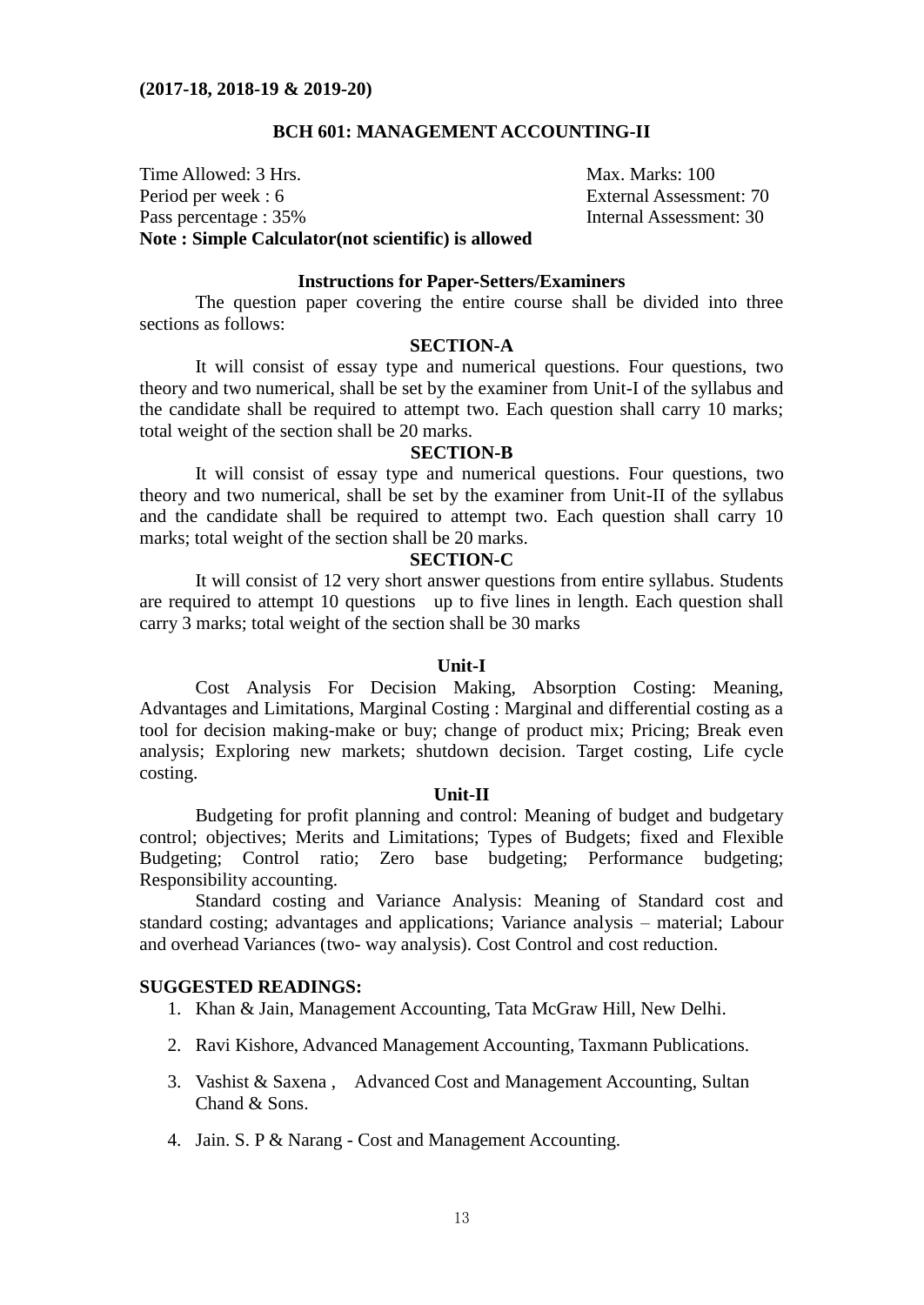## **BCH 602: COST ACCOUNTING II**

Time Allowed: 3 Hrs. Max. Marks: 100 Period per week : 6 External Assessment: 70 Pass percentage : 35% Internal Assessment: 30 **Note : Simple Calculator(not scientific) is allowed**

#### **INSTRUCTIONS FOR THE PAPER SETTER/ EXAMINERS**

The question paper covering the entire course shall be divided into three sections as follows.

# **SECTION-A**

It will consist of essay type and numerical questions. Four questions, two theory and two numerical, shall be set by the examiner from Unit-I of the syllabus and the candidate shall be required to attempt two. Each question shall carry 10 marks; total weight of the section shall be 20 marks.

## **SECTION-B**

It will consist of essay type and numerical questions. Four questions, two theory and two numerical, shall be set by the examiner from Unit-II of the syllabus and the candidate shall be required to attempt two. Each question shall carry 10 marks; total weight of the section shall be 20 marks.

## **SECTION-C**

It will consist of 12 very short answer questions from entire syllabus. Students are required to attempt 10 questions up to five lines in length. Each question shall carry 3 marks; total weight of the section shall be 30 marks

## **UNIT -I**

Cost Ascertainment : Unit Costing; job costing , batch and contract costing; Operating costing. Job Costing: Job cost cards and databases, Collecting direct costs of each job, Attributing overhead costs to jobs, Applications of job costing. Batch Costing.

Contract Costing - Progress payments, Retention money, Escalation clause, Contract accounts, Accounting for material, Accounting for plant used in a contract, Contract Profit and Balance sheet entries.

#### **UNIT –II**

Process Costing : Meaning, Features, Process vs Job Costing, Principles of cost ascertainment for Materials, Labour & Overhead; Normal loss, Abnormal loss and gain and preparation of process accounts. Need for Valuation of WIP, Equivalent Production (units) and preparation of process and other relevant accounts valuing WIP under average method and FIFO method (simple cases). Inter-process profits, Accounting for joint, co and by products.

Cost Records: Integral and non-integral system; Reconciliation of Cost and Financial Accounts. Activity based Costing: Problems of traditional Costing, meaning of Activity Based Costing, cost analysis under ABC, advantages & disadvantages, factors influencing application of ABC, installation of ABC; Productivity, Value Analysis.

- 1. Arora M.N.,Cost Accounting, Vikas Publications.
- 2. Jain S.P & Narang K.L., Advanced Cost Accounting.
- 3. Khan M.Y & Jain P.K., Cost Accounting.Tata Mc Graw Hill.
- 4. Ravi M. Kishore,- Cost Management, Taxmann Publications.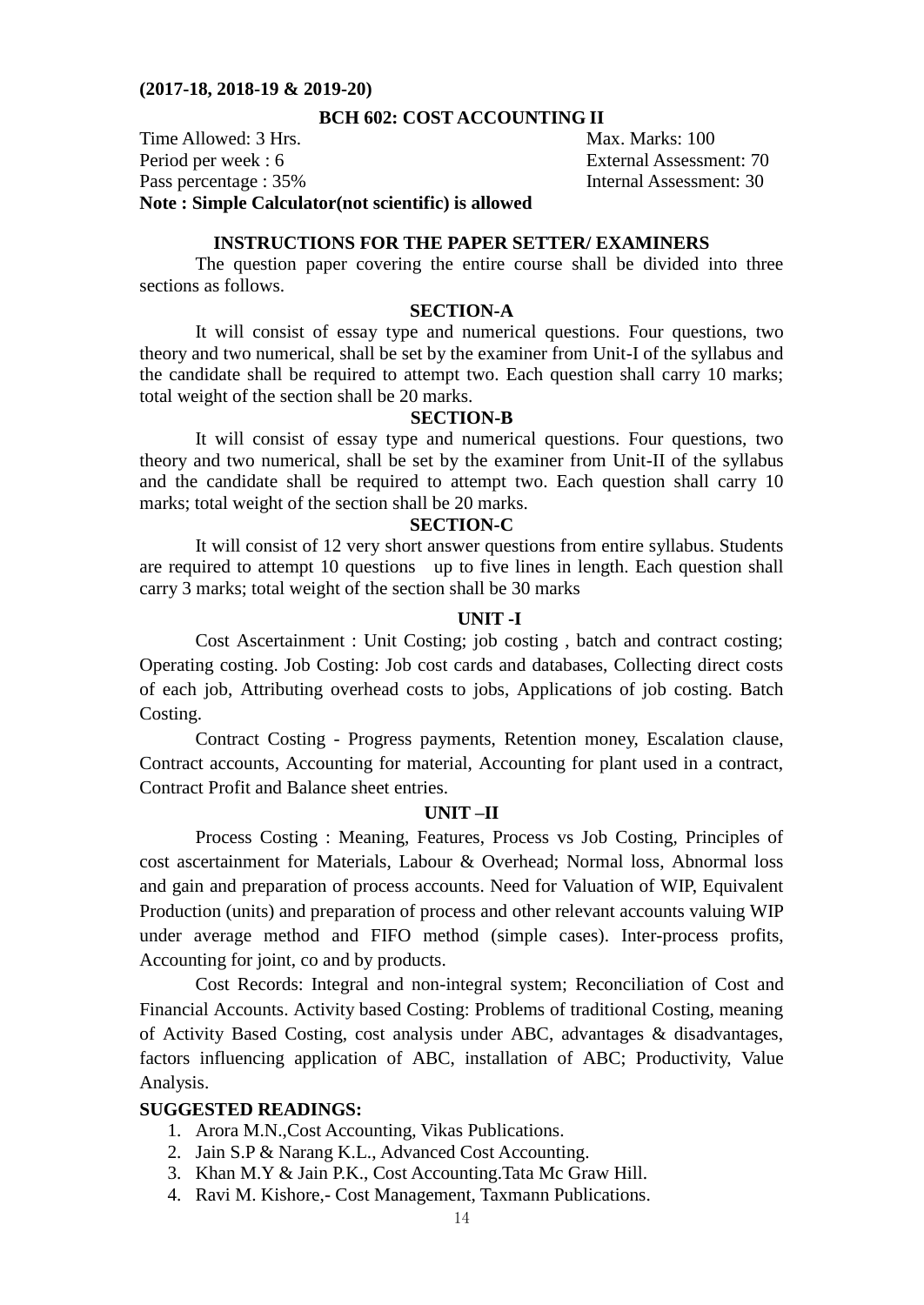## **BCH 603: FINANCIAL MANAGEMENT**

Time Allowed: 3 Hrs. Max. Marks: 100

Period per week : 6 External Assessment: 70 Pass percentage : 35% Internal Assessment: 30

**Note : Simple Calculator(not scientific) is allowed**

#### **INSTRUCTIONS FOR THE PAPER SETTER/ EXAMINERS**

The question paper covering the entire course shall be divided into three sections as follows.

# **SECTION-A**

It will consist of essay type and numerical questions. Four questions, two theory and two numerical, shall be set by the examiner from Unit-I of the syllabus and the candidate shall be required to attempt two. Each question shall carry 10 marks; total weight of the section shall be 20 marks.

#### **SECTION-B**

It will consist of essay type and numerical questions. Four questions, two theory and two numerical, shall be set by the examiner from Unit-II of the syllabus and the candidate shall be required to attempt two. Each question shall carry 10 marks; total weight of the section shall be 20 marks.

#### **SECTION-C**

It will consist of 12 very short answer questions from entire syllabus. Students are required to attempt 10 questions up to five lines in length. Each question shall carry 3 marks; total weight of the section shall be 30 marks

## **UNIT -I**

Financial Management: Meaning, Functions of Financial Management, Financial Goals and Objectives of Financial Management, Role and Importance of Financial Management, Relationship of Financial Management with other Functional Areas.

Capital Budgeting: Nature of investment decisions; Investment evaluation criteria – net present value. Internal rate of return, Profitability index, payback period, accounting rate of return; NPV and IRR comparison.

Cost of Capital: Meaning and significance of cost of capital: Calculation of cost of debt, preference capital, equity capital and retained earnings; Combined cost of capital (weighted).

#### **Unit-II**

Capitalisation: Meaning and Components ; Capital Structure: Capital structure decsions, pattern, Determinants of capital structure, optimum capital structure, Operating and Financial Leverage: Measurement of Leverages and effect on profit; combined leverage.

Working Capital Management- Concept, Components, Kinds, Importance and Determinants of Working Capital.

Dividend Decisions- Concept, Forms of Dividends, Dividend policies & Dividend theories.

- 1. Khan M.Y. and Jain P.K. : Financial Management Text and Problems; Tata McGraw Hill.
- 2. Prasanna Chandra : Financial Management Theory and Practice; Tata McGraw Hill.
- 3. Pandey I.M. : Financial Management : Vikas Publishing House.
- 4. Gupta S.P. : Financial Management: Sahitya Bhawan Publication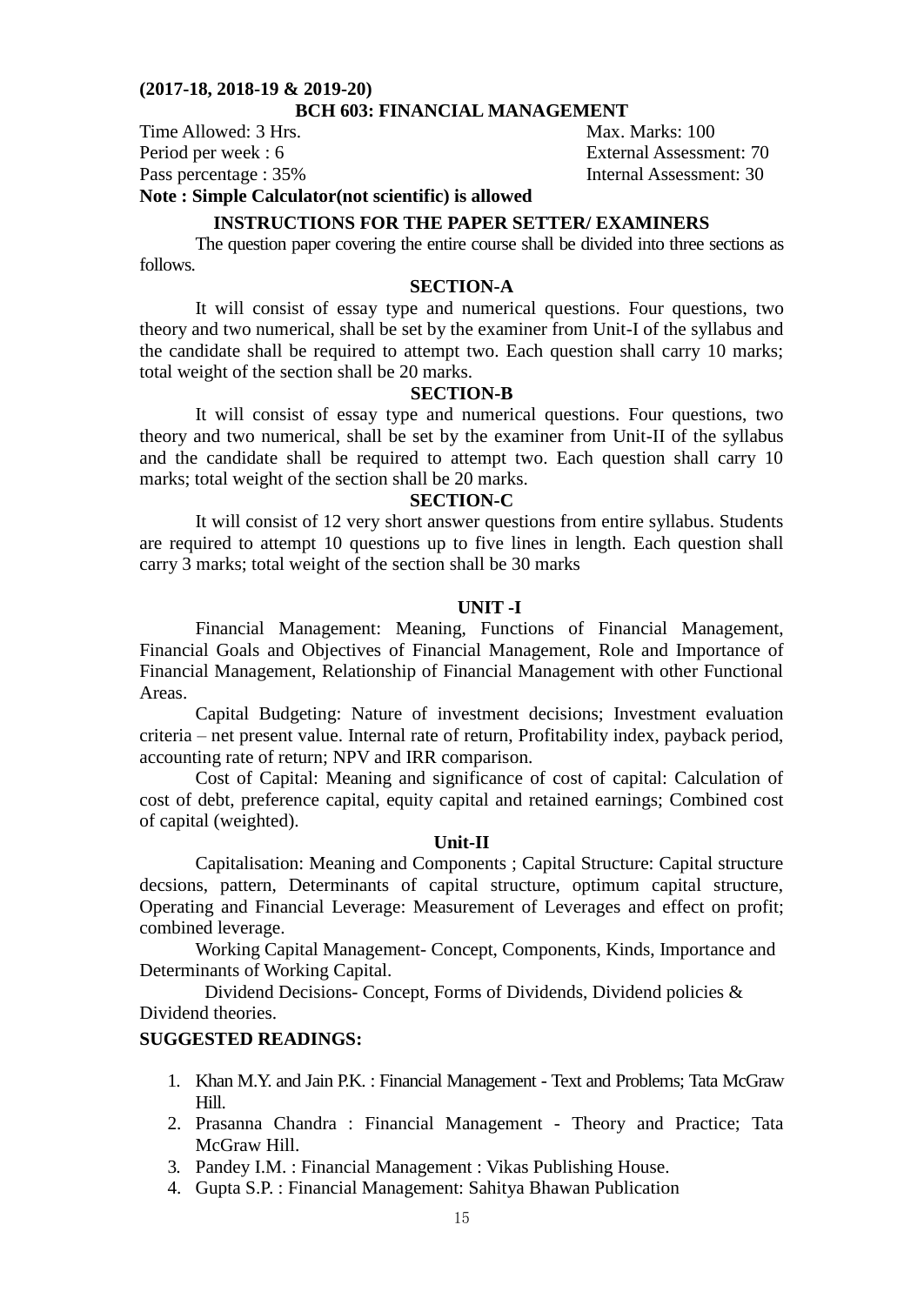# **BCH-604 CORPORATE GOVERNANCE & SOCIAL RESPONSIBILTY OF BUSINESS**

Time Allowed: 3 Hrs. Max. Marks: 100

Period per week : 6 External Assessment: 70 Pass percentage: 35% Internal Assessment: 30

# **Instructions for Paper-Setters/Examiners**

The question paper covering the entire course shall be divided into three sections as follows:

# **SECTION-A**

It will consist of essay type questions. Four questions shall be set by the examiner from Unit-I of the syllabus and the candidate shall be required to attempt two. Each question shall carry 10 marks; total weight of the section shall be 20 marks.

# **SECTION-B**

It will consist of essay type questions. Four questions shall be set by the examiner from Unit-II of the syllabus and the candidate shall be required to attempt two. Each question shall carry 10 marks; total weight of the section shall be 20 marks. **SECTION-C**

It will consist of 12 very short answer questions from entire syllabus. Students are required to attempt 10 questions up to five lines in length. Each question shall carry 3 marks; total weight of the section shall be 30 marks

#### **UNIT-I**

Corporate Governance: concept, meaning, scope and need of Corporate Governance, Corporate Governance mechanism, Corporate Governance and stakeholders: obligation to investors, obligation to employees, obligation to customers, managerial obligation, obligation to government. Features of good governance, Role played by regulators to improve corporate governance, Business Ethics vis-a-vis Corporate Governance; corporate and board management: types of directors: Promoter, nominee, Shareholder, Independent Board Committees: Audit Committee, Remuneration Committee, Shareholders' grievance committee, other committees.

## **UNIT-II**

Global Perspective of Corporate Governance: Cadbury Committee, Greenburg Committee, OECD Principles of Corporate Governance. Corporate Governance in India: Kumar Mangalam Birla Committee on corporate Governance, Narayan Murthy Committee, Companies (Appointment of Small Shareholders' Director) Rules (2001), Clause 49 of listing agreement. E Governance: Meaning, scope and importance. Corporate Social Responsibilty: Meaning, evolution of CSR. Relation between CSR and Corporate governance; environmental aspects of CSR; models of CSR in India, drivers of CSR; CSR-Legislation In India: Section 135 of Companies Act 2013.

- 1. Sharma, J. P., Corporate Governance, Business Ethics & CSR, Ane Books Pvt. Ltd., New Delhi.
- 2. Sharma, J. P., Corporate Governance and Social Responsibility of Business, Ane Books Pvt. Ltd., New Delhi.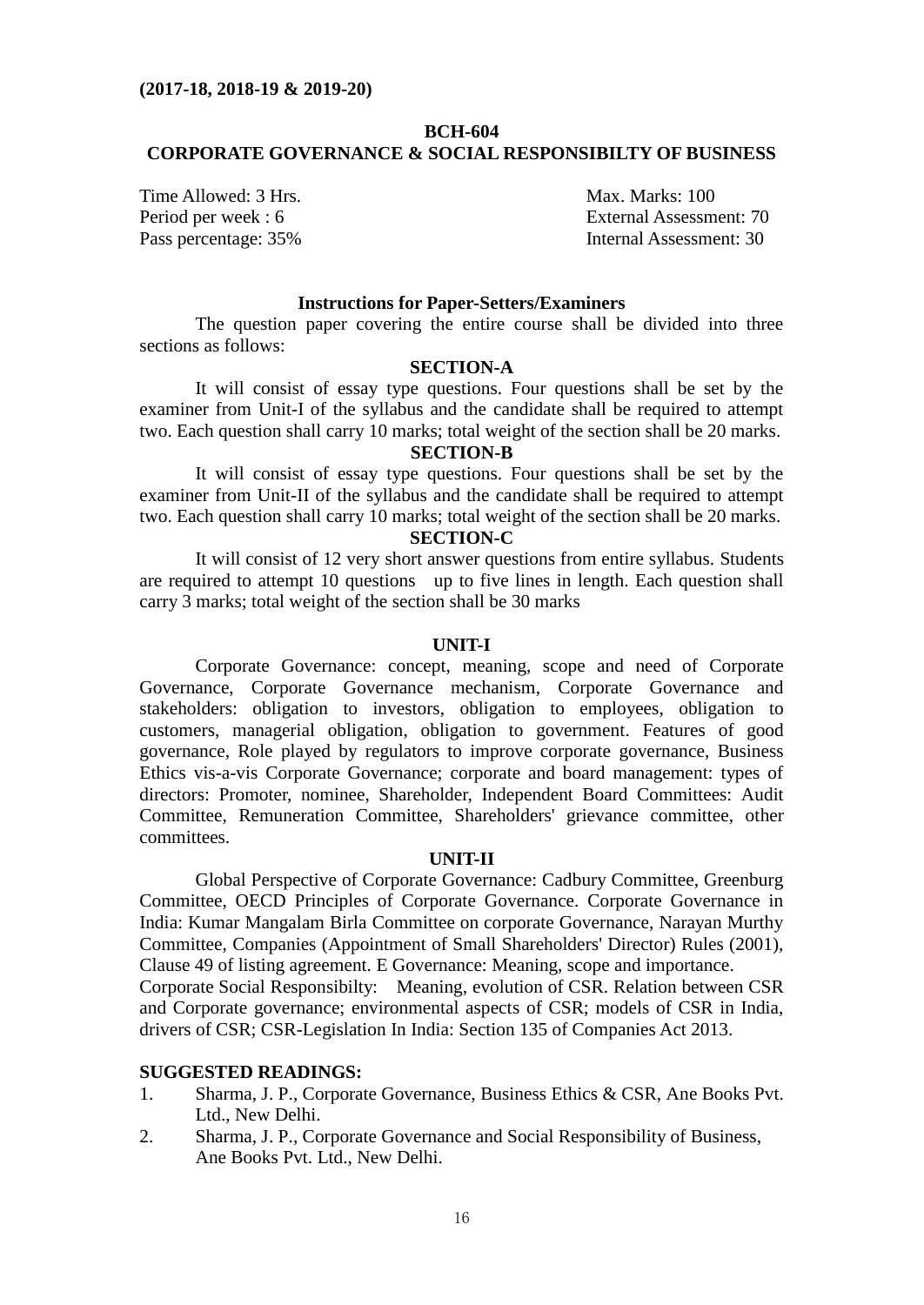## **BCH 605: PRODUCTION AND OPERATIONS MANAGEMENT**

Time Allowed: 3 Hrs. Max. Marks: 100

Period per week : 6 External Assessment: 70 Pass percentage: 35% Internal Assessment: 30

# **INSTRUCTIONS FOR THE PAPER SETTER/ EXAMINERS**

The question paper covering the entire course shall be divided into three sections as follows.

## **SECTION-A**

It will consist of essay type questions. Four questions shall be set by the examiner from Unit-I of the syllabus and the candidate shall be required to attempt two. Each question shall carry 10 marks; total weight of the section shall be 20 marks.

## **SECTION-B**

It will consist of essay type questions. Four questions shall be set by the examiner from Unit-II of the syllabus and the candidate shall be required to attempt two. Each question shall carry 10 marks; total weight of the section shall be 20 marks.

## **SECTION-C**

It will consist of 12 very short answer questions from entire syllabus. Students are required to attempt 10 questions up to five lines in length. Each question shall carry 3 marks; total weight of the section shall be 30 marks.

# **UNIT- I**

Production and Operations management: Introduction, Objectives of Production Management, Functions and scope of production management, Relationship of production with other functional areas. Plant location & Plant layout: steps in location selection, relative importance of location factors, location models. Meaning, definition and scope of facility layout, factors influencing layout, types of layout, importance of layout, layout planning, criteria for selection and design of layout.

Production process: Types of Production systems, mass production, job-based production, batch production and assembly line production systems.

#### **UNIT-II**

Materials Management: Meaning, Purchasing, Selection of Suppliers; Store Procedure and Handling; Inventory Control Techniques. Production Planning and Control: Meaning, Objectives, Scope, Importance & Procedure of Production Planning. Production Control: Meaning, objectives, Factors affecting Production Control.

Quality and Productivity Management: Concepts of Quality, Product quality and service quality. Introduction to quality systems, concept of TQM, ISO, QFD, SPC, KAIZEN, SIX-SIGMA,5S. Concepts of productivity, tools of increasing productivity, labour and machine productivity. Introduction to work-study, work measurement, method study and time study.

- 1. B. Mahadevan, Operations Management Theory & Practice, Pearson Education.
- 2. Kanishka Bedi , Production & Operations Management, Oxford Higher Education.
- 3. B.S. Goel, Production Operation Management.
- 4. Ashwathappa. K & Sridhar Bhatt,Production & Operations Management,Himalaya Publishing House.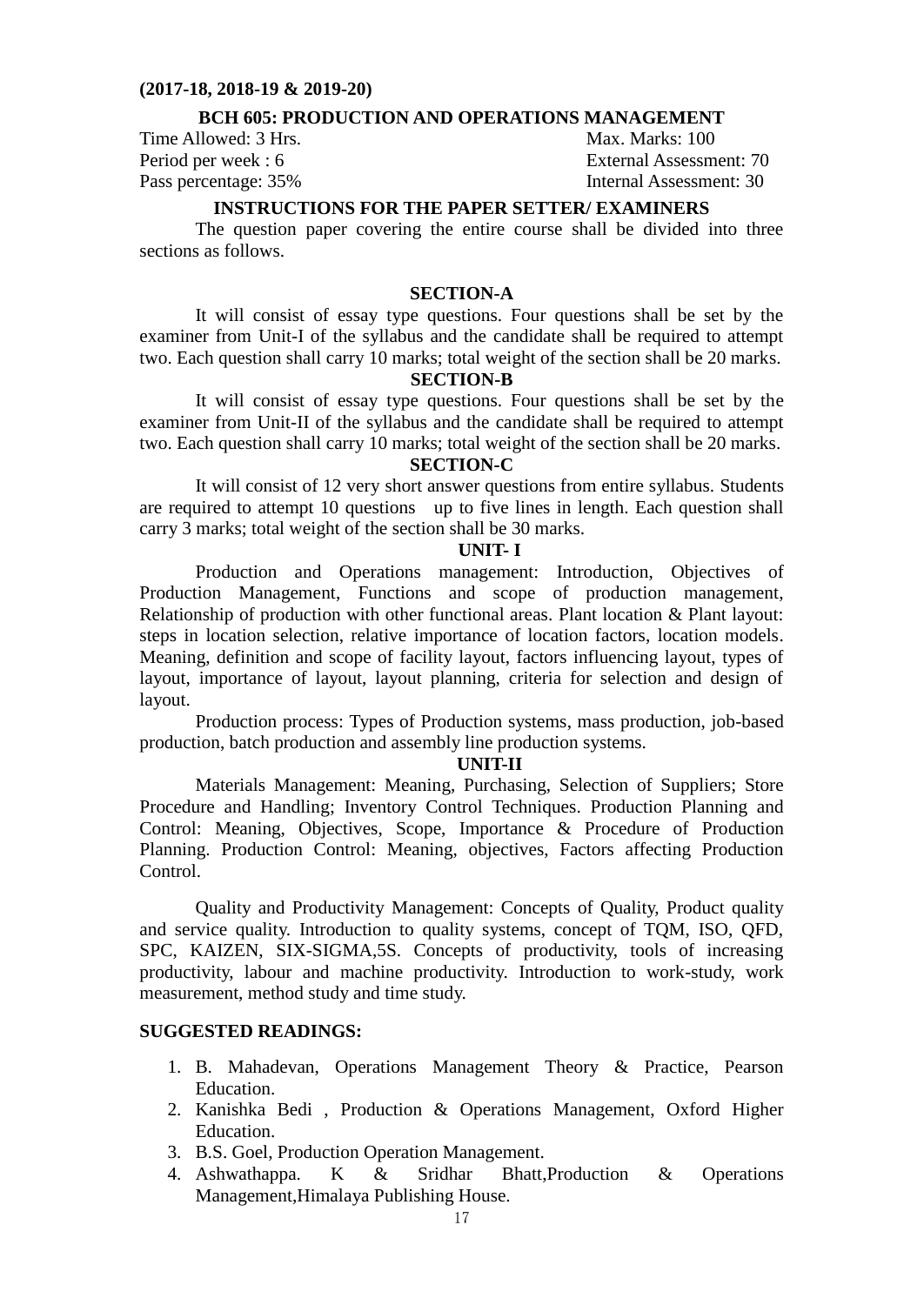#### **(2017-18, 2018-19 & 2019-20) STREAM-I: ACCOUNTING**

## **BCH 606: ACCOUNTING STANDARDS AND FINANCIAL REPORTING**

Time Allowed: 3 Hrs. Max. Marks: 100

Period per week : 6 External Assessment: 70 Pass percentage: 35% Internal Assessment: 30

# **INSTRUCTIONS FOR THE PAPER SETTER/ EXAMINERS**

The question paper covering the entire course shall be divided into three sections as follows.

## **SECTION-A**

It will consist of essay type questions. Four questions shall be set by the examiner from Unit-I of the syllabus and the candidate shall be required to attempt two. Each question shall carry 10 marks; total weight of the section shall be 20 marks.

# **SECTION-B**

It will consist of essay type questions. Four questions shall be set by the examiner from Unit-II of the syllabus and the candidate shall be required to attempt two. Each question shall carry 10 marks; total weight of the section shall be 20 marks. **SECTION-C**

It will consist of 12 very short answer questions from entire syllabus. Students are required to attempt 10 questions up to five lines in length. Each question shall carry 3 marks; total weight of the section shall be 30 marks

#### **UNIT-I**

Accounting Standards: Meaning, Objectives, Benefits, Scope; Stages and Process of Standards settings in India, Accounting Standards issued by ICAI, Compliance and Applicability of Accounting Standards in India, Accounting Standards :AS1, AS2, AS3, AS6, AS9 and AS10. IFRS : Meaning, sturcture and process of issuing IFRS by IASB. Convergence of IFRS in India: Benefits and challenges of Convergence, Role of ASB in post convergence scenario.

#### **UNIT-II**

Financial Disclosures and Reporting: Objectives and Concepts, Developments on Financial Reporting Objectives: True blood Report, Corporate Report, Stamp Report, IASB's and FASB's ,Corporate Annual Report, Additional Disclosure Statements: Need for additional statements, Auditor's Report, Director's Report, Fund flow Statement. Segment Reporting and Interim Financial Reporting. Financial Reporting by Banks and Insurance Companies.

- 1. Lal, Jawahar and Lele, R.K., Contemporary Accounting Issues, Himalaya Publishers.
- 2. Porwal, L.S., Accounting Theory, Tata McGraw Hill Publishers.
- 3. Lal, Jawahar, Corporate Financial Reporting, Taxmann Publications Pvt. Ltd..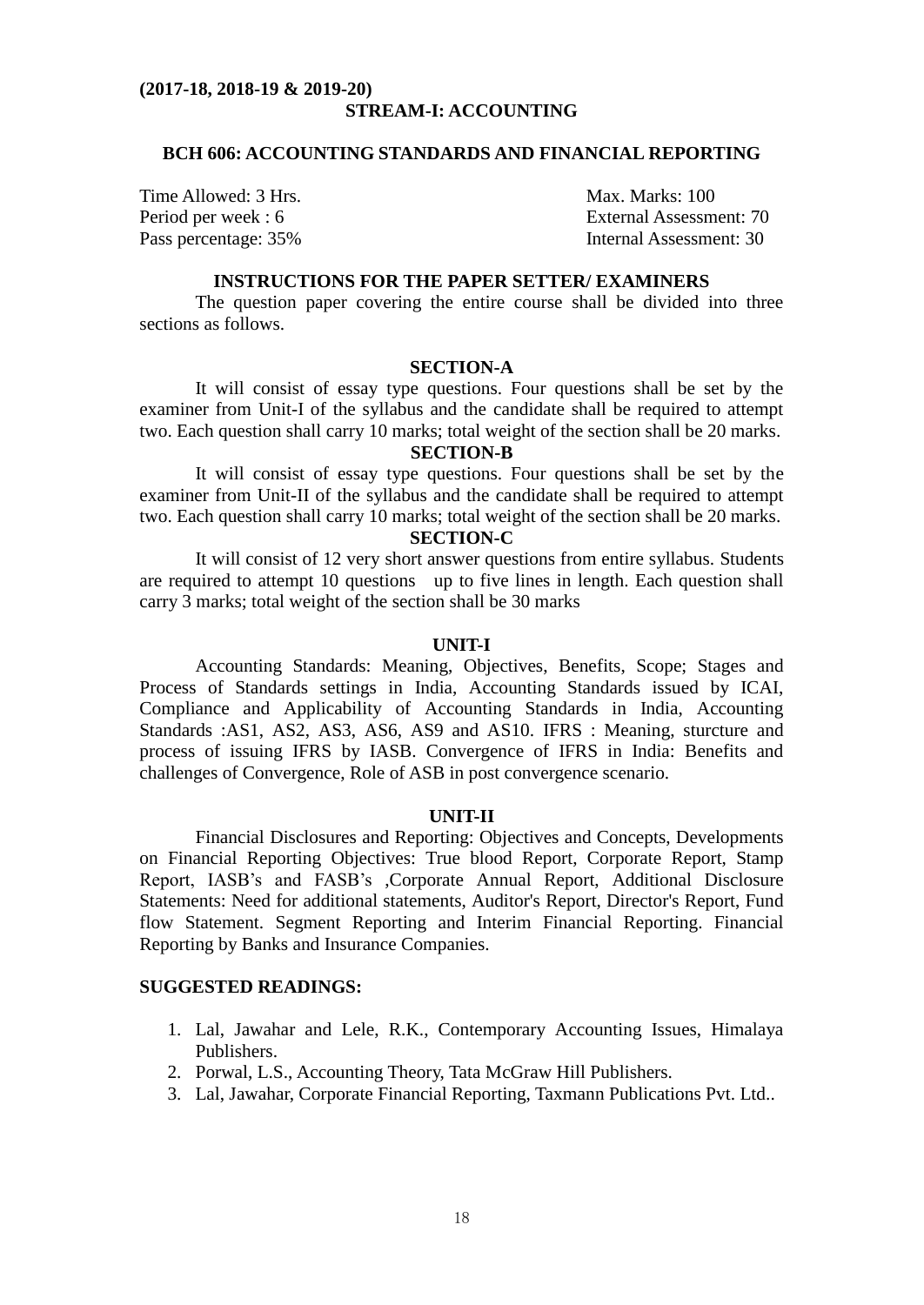#### **(2017-18, 2018-19 & 2019-20) STREAM-II: MARKETING**

#### **BCP-607: ADVERTISEMENT AND BRAND MANAGEMENT**

Time Allowed: 3 Hrs. Max. Marks: 100

Period per week : 6 External Assessment: 70 Pass percentage : 35% Internal Assessment: 30

# **Instructions for Paper-Setters/Examiners**

The question paper covering the entire course shall be divided into three sections as follows:

#### **SECTION-A**

It will consist of essay type questions. Four questions shall be set by the examiner from Unit-I of the syllabus and the candidate shall be required to attempt two. Each question shall carry 10 marks; total weight of the section shall be 20 marks.

## **SECTION-B**

It will consist of essay type questions. Four questions shall be set by the examiner from Unit-II of the syllabus and the candidate shall be required to attempt two. Each question shall carry 10 marks; total weight of the section shall be 20 marks.

# **SECTION-C**

It will consist of 12 very short answer questions from entire syllabus. Students are required to attempt 10 questions up to five lines in length. Each question shall carry 3 marks; total weight of the section shall be 30 marks

## **UNIT - I**

Advertising: Introduction, Scope, Importance and Role of Advertising. Setting Advertising Objectives, DAGMAR; Determining Advertising Budgets; Advertising Planning and Strategy, Creative Strategy Development and Implementation. Role of Integrated Marketing Communication in the Marketing Programme; Process of Marketing Communication; Definition and Scope of Advertising Management; Determination of Target Audience. Media Planning: Setting Media Objectives; Developing Media Strategies, Evaluation of Different Media and Media Selection; Media Buying; Measuring Advertising Effectiveness.

#### **UNIT – II**

Basics of Branding: Importance of branding; Basic Branding concepts: Brand personality, brand image, brand identity, brand equity and brand loyalty; Major branding decisions and strategies. Brand Creation and Development: Identifying and selecting brand name; Building brand personality, image and identity; Brand positioning; Enhancing brand image through sponsorship and event management.

- 1. Mahajan, J.P., and Ramki, Advertising and Brand Management, Ane Books Pvt Ltd, New Delhi.
- 2. Sharma, Kavita, Advertising: Planning and Decision Making, Taxmann Publication Pvt. Ltd.
- 3. Moorthy, Y.L.R., Brand Management The Indian Context, Vikas Publishing House Pvt. Ltd., New Delhi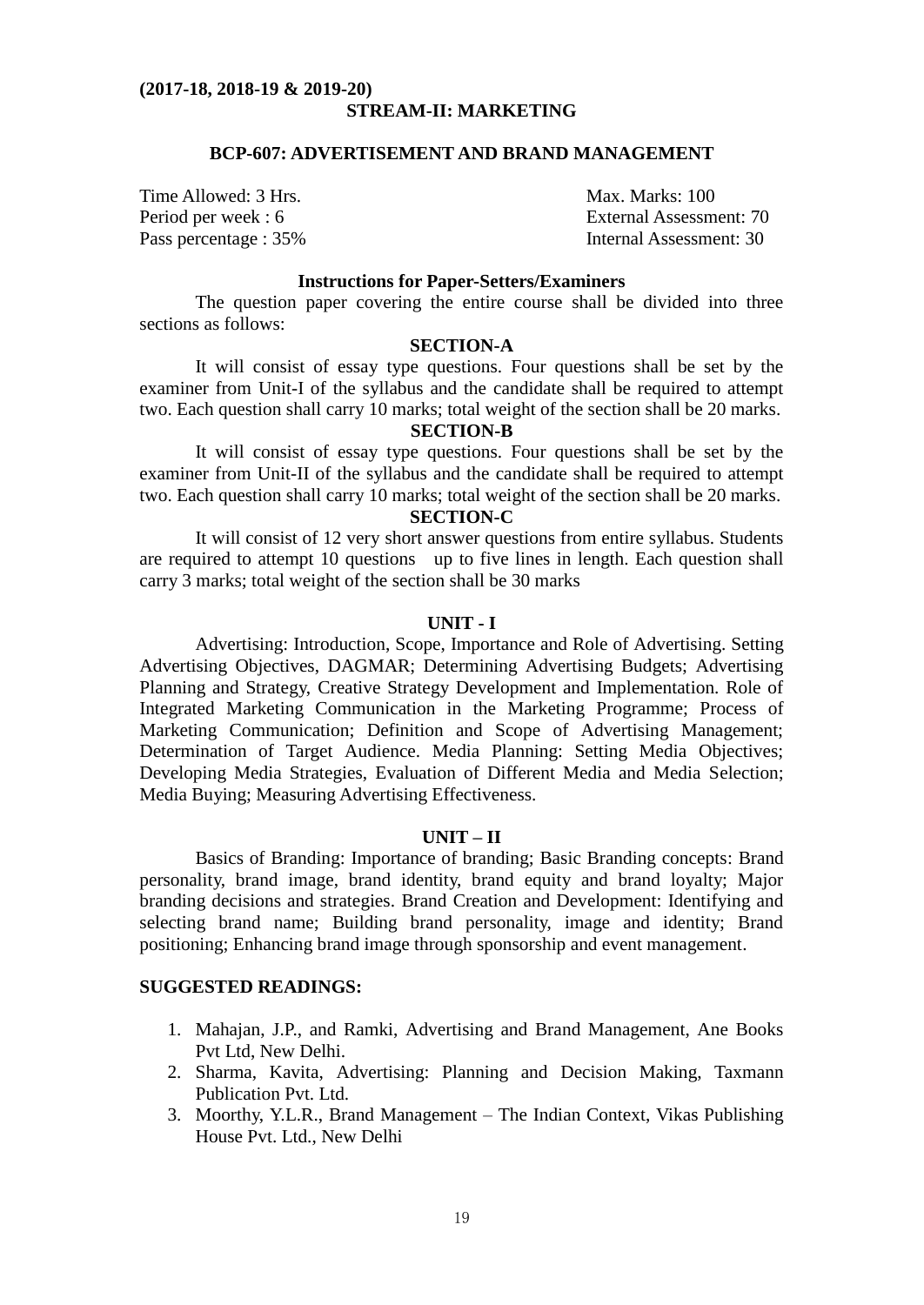## **STREAM-III: BANKING AND FINANCE**

#### **BCH-608: FINANCIAL INSTITUTIONS AND MARKETS**

Time Allowed: 3 Hrs. Max. Marks: 100

Period per week : 6 External Assessment: 70 Pass percentage : 35% Internal Assessment: 30

#### **Instructions for Paper-Setters/Examiners**

The question paper covering the entire course shall be divided into three sections as follows:

# **SECTION-A**

It will consist of essay type questions. Four questions shall be set by the examiner from Unit-I of the syllabus and the candidate shall be required to attempt two. Each question shall carry 10 marks; total weight of the section shall be 20 marks.

# **SECTION-B**

It will consist of essay type questions. Four questions shall be set by the examiner from Unit-II of the syllabus and the candidate shall be required to attempt two. Each question shall carry 10 marks; total weight of the section shall be 20 marks.

# **SECTION-C**

It will consist of 12 very short answer questions from entire syllabus. Students are required to attempt 10 questions up to five lines in length. Each question shall carry 3 marks; total weight of the section shall be 30 marks

#### **UNIT I**

An Introduction to Financial System and its Components, Financial intermediation, Flow of funds matrix. Financial system and economic development. An overview of Indian financial system. Financial Regulators in India: RBI, Ministry of Corporate Affairs, SEBI, IRDA, Financial Conglomerates.

Financial Institutions: Depository and non-depository institutions; Commercial banking: introduction, its role in economic development of nation; Development Financial Institutions (DFIs)-An overview and role in Indian economy. Life and non-life insurance companies in India; Mutual Funds- Introduction and their role in capital market development. Non-banking financial companies (NBFCs), Regional Rural Banks, Urban Cooperative Banks, Rural Cooperative Credit Institutions Payment Banks, Pension Fund Regulatory and Development Authority.

#### **UNIT-II**

Money market: functions, organization and instruments. Role of Central Bank in money market; Indian money market-An overview. Capital Market: Nature & functions. Primary Market & Secondary Market: Role & functions, organization and instruments. Interlinkage between Money & Capital market. Role of stock exchanges in India.

- 1. Bhole, L.M. Financial Markets and Institutions. Tata McGraw-Hill Publishing Company.
- 2. Khan, M.Y. Indian Financial System Theory and Practice. Vikas Publishing House.